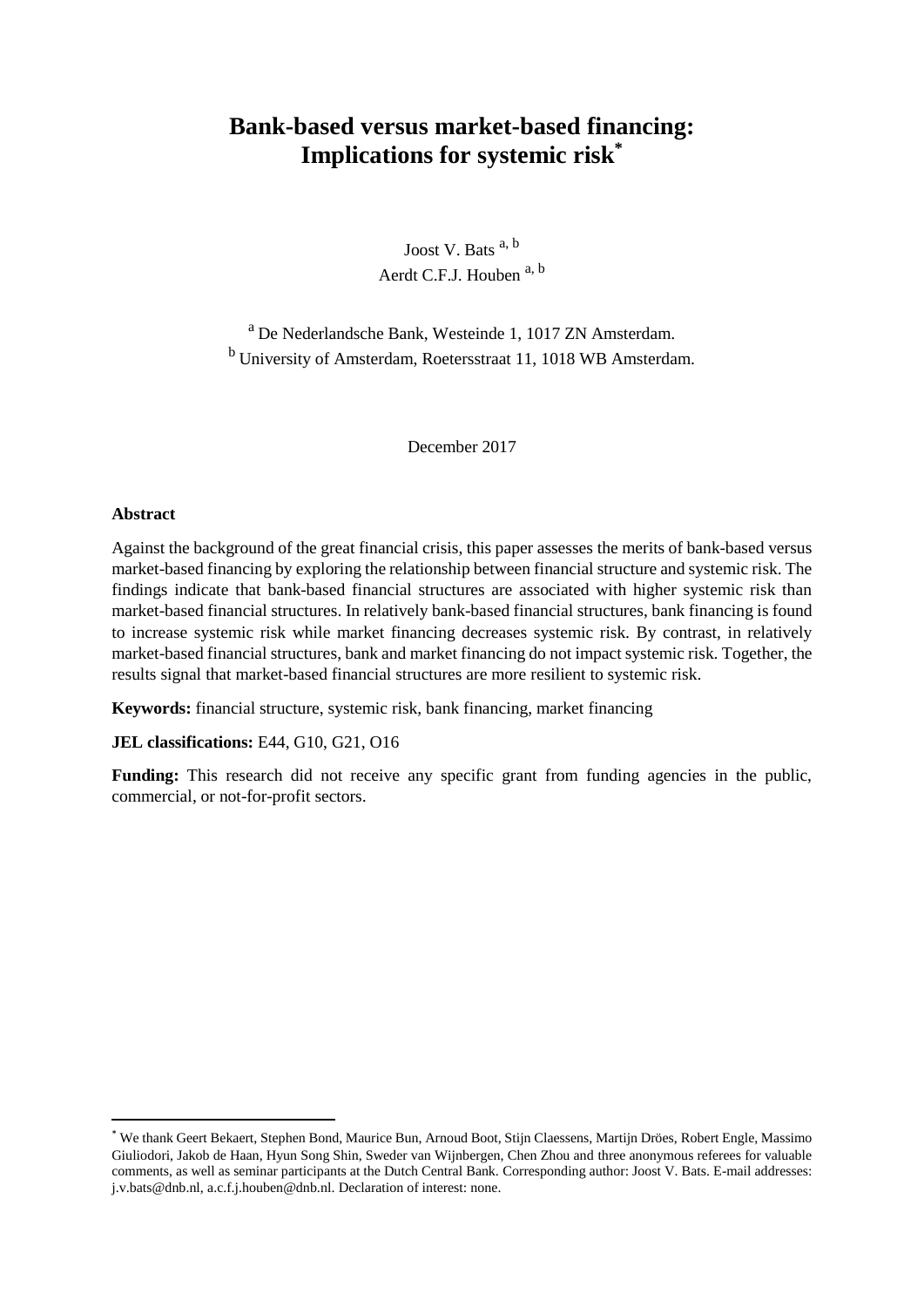#### **1. Introduction**

Bank-based and market-based financial structures mobilize savings, price risks, allocate capital and absorb shocks in different ways. Banks conduct financial intermediation and bear risks on their own balance sheet, generally on the basis of close relationships with their clients. By contrast, markets channel resources directly from savers to borrowers, serving as platforms where equity and debt securities are priced, distributed and traded.

In light of these differences, there is a long-standing debate on the real economic merits of bankbased versus market-based financial structures. The results have changed over time. The literature published before 2008 does not favor one particular financial structure over the other. Instead, these studies find that the degree of financial development and liberalization matters for the real economy (Demirgüç-Kunt and Levine, 2001c, Levine, 2002, Beck and Levine, 2002, Demirgüç-Kunt and Maksimovic, 2002, Bekaert et al. 2005) and that bank and market financing are similarly important for economic growth (Levine and Zervos, 1998, Boyd and Smith, 1998, World Bank, 2001, Beck and Levine, 2004). However, the literature published after the great financial crisis of 2008 generally prefers market-based systems. This is because a financial crisis is economically more severe in bank-based than in market-based financial structures (Gambacorta et al. 2014). Banks overextend and misallocate credit in financial upturns and ration credit in financial downturns more than markets (Pagano et al. 2015). Housing market crises may have a particularly large impact in bank-based systems, as evidenced by the European banking crisis (Langfield and Pagano, 2016). When the value of assets that banks use as collateral drops, banks may deleverage their balance sheet and implement more conservative lending approaches. This reduces bank financing.

The real economic benefits of a financial structure thus depend on the stability of the financial system, which can be disrupted by systemic risk. Systemic risk may be defined as a disruption to the flow of financial services that is (i) caused by an impairment of all or parts of the financial system; and (ii) has the potential to have serious negative consequences for the real economy (BIS, FSB and IMF, 2009). As banks conduct financial intermediation on their own balance sheets, bank financing can contribute to systemic risk for a number of reasons. First, banks are highly leveraged. When times are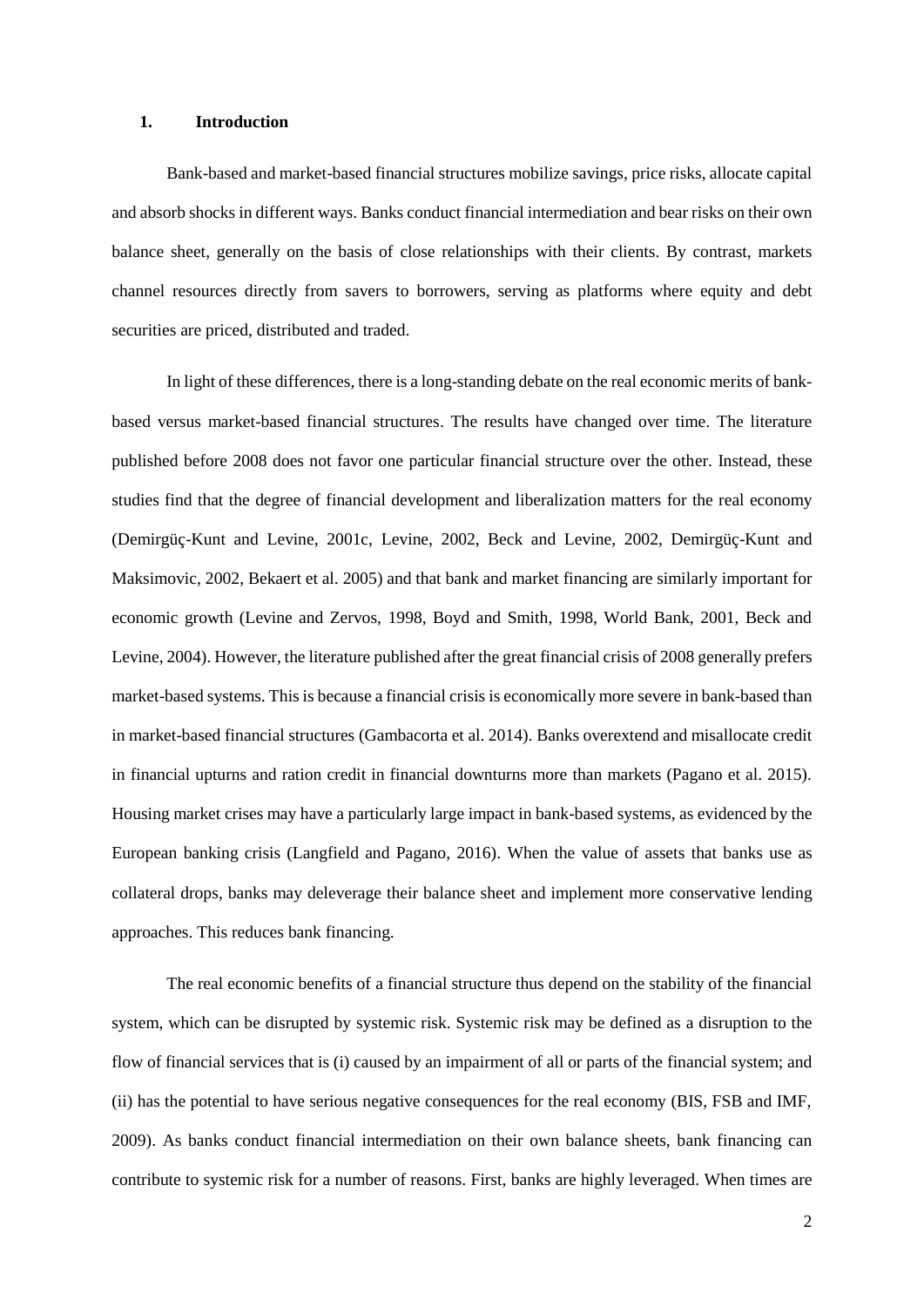good – that is, when asset values are rising – leveraged institutions can extract higher returns on their equity. However, when times are bad – that is, when asset values are falling – these institutions may be required to raise capital, shrink their balance sheet or de-risk in order to meet regulatory requirements.<sup>1</sup> The latter may involve scaling back on higher risk exposures, such as credit to corporates and mortgages, and shifting to higher rated securitized assets (see for example Bidder et al. 2018). In a system of leveraged banks, excessive credit growth can lead to banking crises (Bonfiglioli, 2008, Bekaert et al. 2011, Jorda et al. 2011) as fire sales amplify downturns (Adrian and Shin, 2014).<sup>2</sup> Also, while higher bank leverage induces stronger creditor discipline, systemic risk rises on account of contagious bank runs prompted by creditors liquidating their claims (Acharya and Thakor, 2016). Second, the large asset-liability mismatches of banks' balance sheets can make them vulnerable to liquidity and interest rate shocks, and in the extreme to bank runs. This contributes to systemic risk. Third, banks trade with each other through many markets, intermediaries and payments and settlement systems. This creates long intermediation chains, adds complexity and leads banks to be highly interconnected (Craig and von Peter, 2014).<sup>3</sup> Interconnectedness is a key driver of systemic importance (Drehmann and Tarashev, 2013). Due to settlement, liquidity and funding risk, this interconnectedness can propagate losses through the financial system, as losses for one bank may cause losses for another. Fourth, banks are systemic as some of their services are essential to the real economy, but are not readily substitutable. This applies to the critical economic infrastructure provided by banks, notably payment and settlement systems.

By contrast, market financing may contribute less to systemic risk, since markets serve as platforms, directly channeling financial resources between savers and borrowers, rather than intermediating on separate balance sheets. Markets are thus less dependent on highly leveraged institutions for the financial intermediation process, have more asset-liability matching, are financially less interconnected and not directly linked to the payments infrastructure. Markets can also function as

 $\overline{a}$ 

 $<sup>1</sup>$  The failure of the UK bank Northern Rock is an example of how sudden de-risking in credit markets can create problems at</sup> highly leveraged banks (Shin, 2009).

<sup>&</sup>lt;sup>2</sup> High credit growth prior to banking crises may also be associated with strong subsequent growth in non-performing loans. This was the case for example in Cyprus (Brown et al. 2018).

<sup>&</sup>lt;sup>3</sup> The Financial Stability Board (FSB) identifies systemically important banks using an indicator-based measurement approach calibrated on the size, interconnectedness, substitutability, cross-border activity and complexity of banks (BCBS, 2013).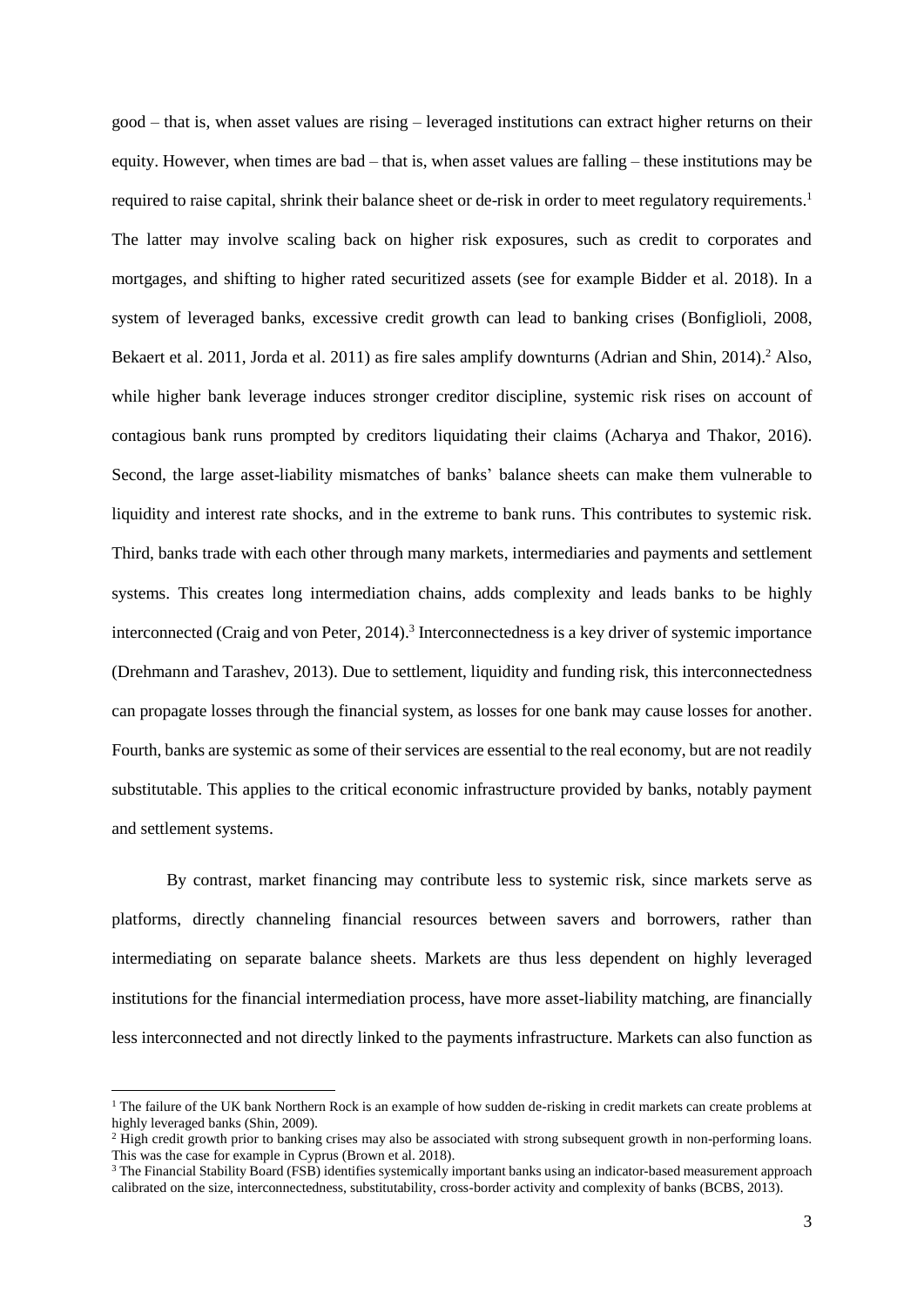an alternative source of financing when bank financing is disrupted (Crouzet, 2018). To the extent market financing substitutes for bank credit when bank financing tightens, disruptions to the flow of financial services may be smaller and the default probability of the banking system may be lower. This reduces systemic risk. In this context, studies find that firms substituted corporate bonds for bank loans during the financial crisis of 2008 in the United States, a relatively market-based financial structure (Adrian et al. 2012, Becker and Ivashina, 2014). However, when financing is dominated by banks, borrowers may be dependent on bank lending and markets have less room to develop and function as a 'spare tire' in the financial intermediation process (Greenspan, 1999). By implication, systemic financial crises may be more severe in relatively bank-based financial structures. In fact, during banking crises, bank-dependent firms undergo larger valuation losses and higher declines in profitability than firms that have access to public-debt markets (Chava and Purnanandam, 2011).

Figure 1 shows that differences in countries' financial structure correspond to differences in the short-term dynamics of a banking system's probability of default. During the crisis (indicated by the shaded area), the banking system's default probability increased only little in the United States, which has a relatively market-based financing system, while it increased substantially in Germany and Japan, which have relatively bank-based financial systems.<sup>4</sup> The default probability of the Japanese banking system also rose during the dot-com bubble in early 2000. These developments suggest that differences in financial structure across countries may help to explain differences in the stability of financial systems.

 $\overline{a}$ 

<sup>4</sup> The level of the reciprocal of the banking system's Z-score differs between countries because it is based on individual institutions' accounting data (Čihák et al. 2012) and national accounting principles differ worldwide (see also Section 2). To highlight changes rather than levels, Z-scores have been indexed.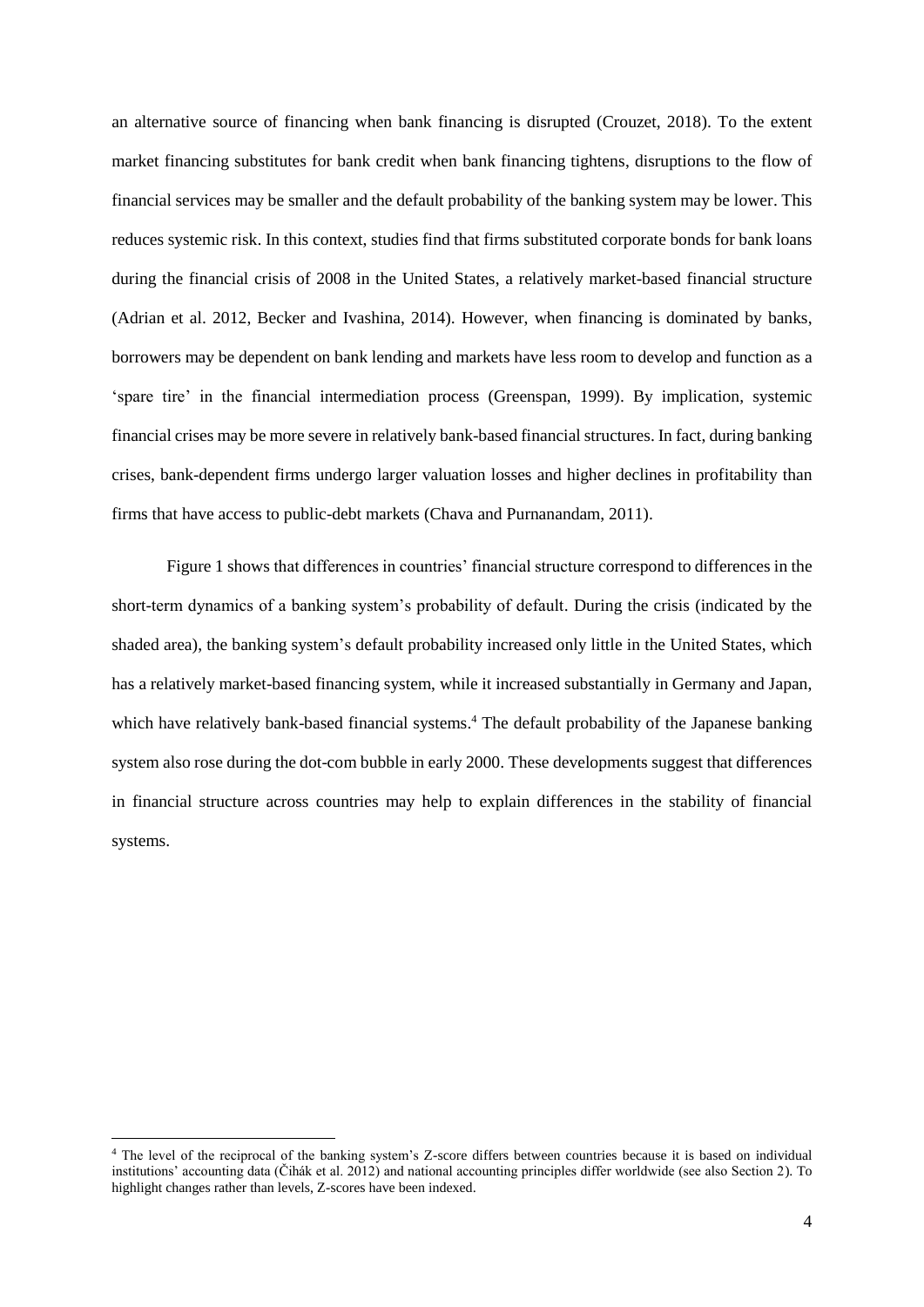

**Figure 1:** Banking systems default probability in bank- and market-based financial structures Notes: This figure shows two time-plots of respectively a country's financial structural and the default probability of its banking system. Financial structure is represented by the ratio of a country's bank credit over the sum of non-financial sector debt and stock market capitalization. The banking system's probability of default is measured by the reciprocal of the Z-score of a country's banking system, indexed at 2000. The shaded area presents the global financial crisis. The data are from the World Bank's Global Financial Development Database (GFDD; July 2018 version).

The goal of this paper is to empirically explore the relationship between financial structure and systemic risk. The novelty of this study is not to test the impact of financial structure on economic growth; the existing empirical literature has already investigated this for business cycles with or without a financial crisis (e.g. Gambacorta et al. 2014). Instead, this study seeks to explain the recent changes in the results of the empirical literature by specifically determining the relationship between financial structure and systemic risk. Two hypotheses are tested. The first hypothesis is that bank-based financial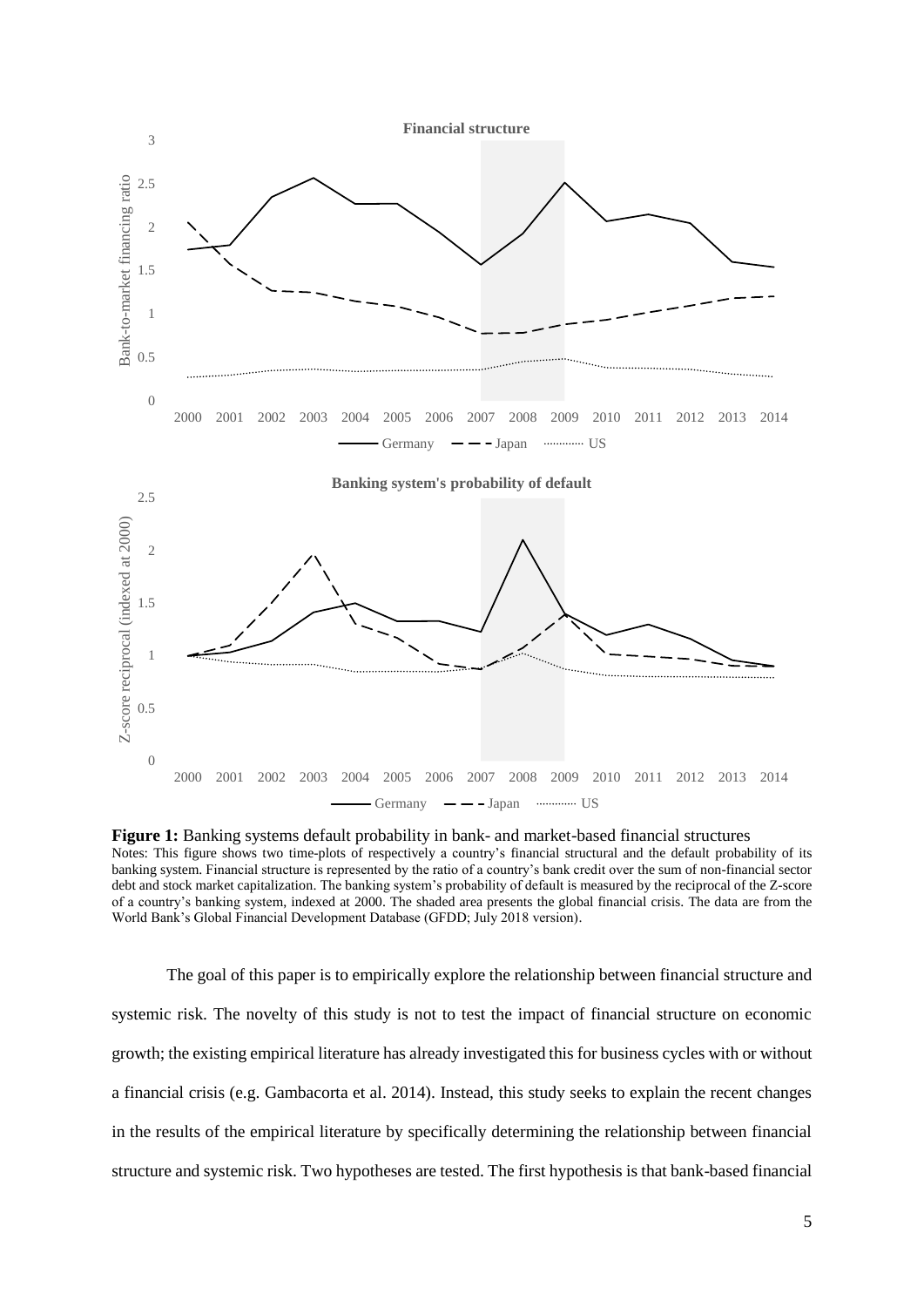structures are associated with higher systemic risk than market-based financial structures. The second hypothesis is that bank and market financing no longer relate to systemic risk when the financial structure is primarily market-based. The hypotheses are based on the relative contribution of bank financing to systemic risk, the 'spare tire' view of market financing and the potential impact of financial structure on the default probability of the banking system.

Linear, cubic and threshold regression models are estimated for a panel of 22 OECD countries over the period from 2000 to 2014. All estimations control for unobserved country and time fixed effects. In a separate robustness check, time fixed effects are substituted with country\*time interacted fixed effects for European countries that experienced sovereign debt stress. The financial structure indicator distinguishes between the degree of bank, debt market and stock market financing. The systemic risk indicator follows the approach proposed by Acharya et al. (2012), Acharya et al. (2017) and Brownlees and Engle (2017). This indicator measures the nominal amount of the expected equity capital shortfall of a stock-listed financial institution in case of a financial crisis. Two other systemic risk indicators are used in separate robustness checks. As an additional robustness check, generalized method-of-moments (GMM) panel estimations are employed to address potential endogeneity of the explanatory variables.

The results lead to four key conclusions. First, financial structure relates to systemic risk. Bankbased financial structures are associated with higher systemic risk than market-based financial structures. Systemic risk rises more than proportionally when bank financing rises relative to market financing. Second, the relationship between financial structure and sytemic risk is non-linear. Systemic risk is minimized when the financial structure is relatively market-based. Third, bank financing no longer contributes to systemic risk in relatively market-based financial structures. A diversified financial structure is thus found to be important. Fourth, from a systemic risk perspective, stock market financing is preferable to debt market financing. This reflects the contribution of equity's loss-absorbing capacity to reducing systemic risk. These findings deserve consideration when designing public policies that impact financial structure.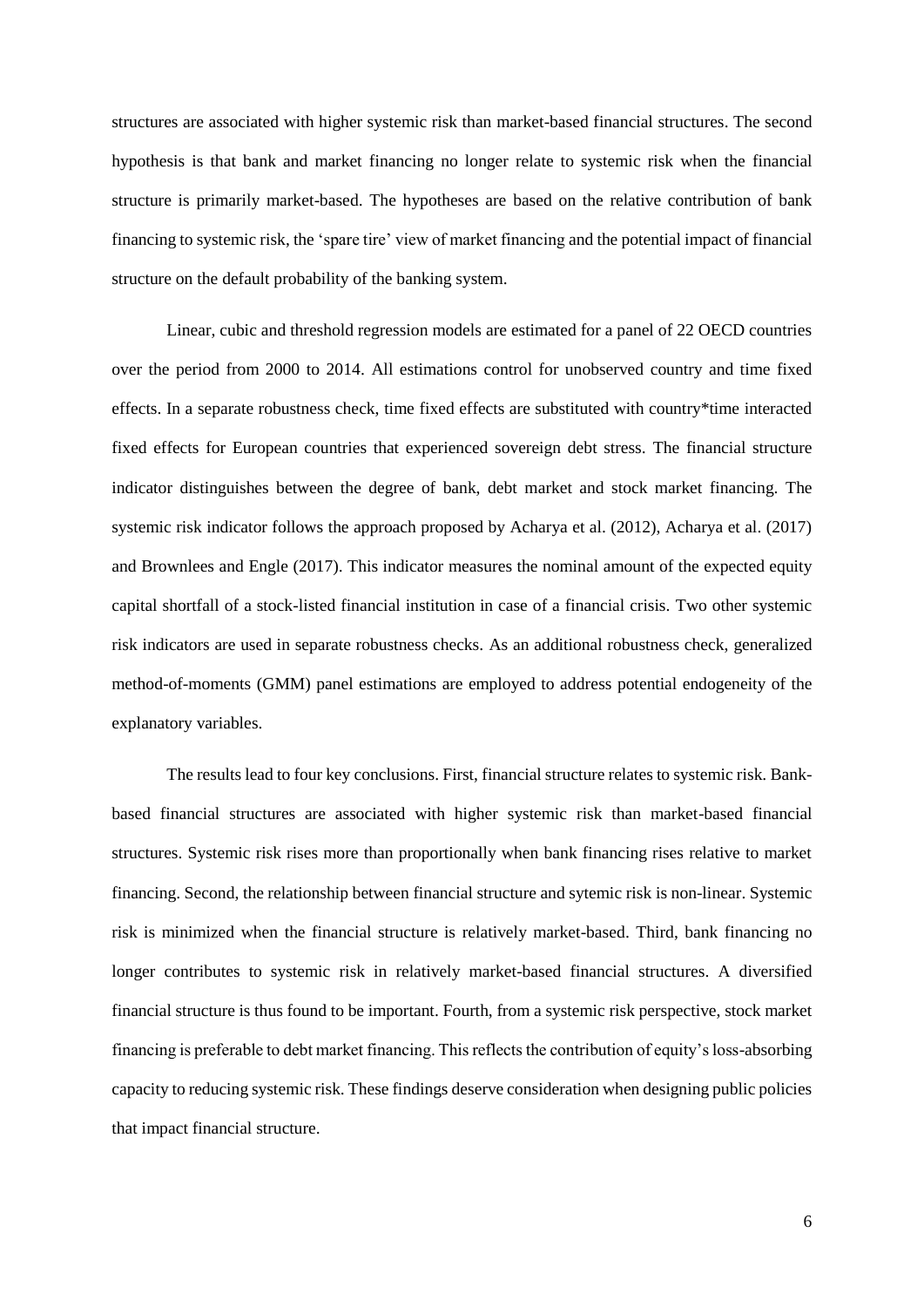The rest of this paper is organized as follows. Sections 2 and 3 present the methodology and the data. The empirical results are discussed in section 4. Section 5 concludes.

## **2. Methodology**

The methodology is based on several econometric techniques. Linear fixed effects regressions estimate the linear effect of financial structure on systemic risk controlling for unobserved country- and time-specific effects. As a robustness check, GMM panel estimations address potential endogeneity of the explanatory variables. Cubic and threshold fixed effects regressions determine whether the relationship between financial structure and systemic risk is non-linear.

## **2.1 Linear estimations**

The baseline regressions draw on the linear relationship between financial structure and systemic risk:

$$
SRISK_{i,t} = \beta F_{i,t} + \gamma' X_{i,t} + u_i + \eta_t + \varepsilon_{i,t}
$$
\n<sup>(1)</sup>

$$
\ln SRISK_{i,t} = \beta \ln F_{i,t} + \gamma' X_{i,t} + u_i + \eta_t + \varepsilon_{i,t}
$$
\n(2)

where  $SRISK_{i,t}$  is the systemic risk measure,  $F_{i,t}$  is the financial structure measure,  $X_{i,t}$  comprises two control variables,  $u_i$  and  $\eta_t$  are country and time fixed effects respectively,  $\varepsilon_{i,t}$  is the error term and the subscripts *i* and *t* represent the country and time period respectively. While model (1) is a regression in levels, model (2) evaluates elasticity by including the dependent variable and the explanatory variable of interest in logs. The country and time fixed effects take account of differences between countries and over time, in aspects such as financial, economic and corporate structure, speed of bank recapitalization, and the financial crisis. In a separate robustness check, time fixed effects are substituted with country\*time interacted fixed effects for the GIIPS countries (i.e. Greece, Ireland, Italy, Portugal and Spain) to control for time-varying sovereign debt stress, which can lead to banking fragility (Acharya et al. 2014, Acharya and Steffen, 2015, Cooper and Nikolov, 2018). 5

**.** 

<sup>5</sup> Sovereign debt stress was particularly acute in Greece (see Alexakis et al. 2018).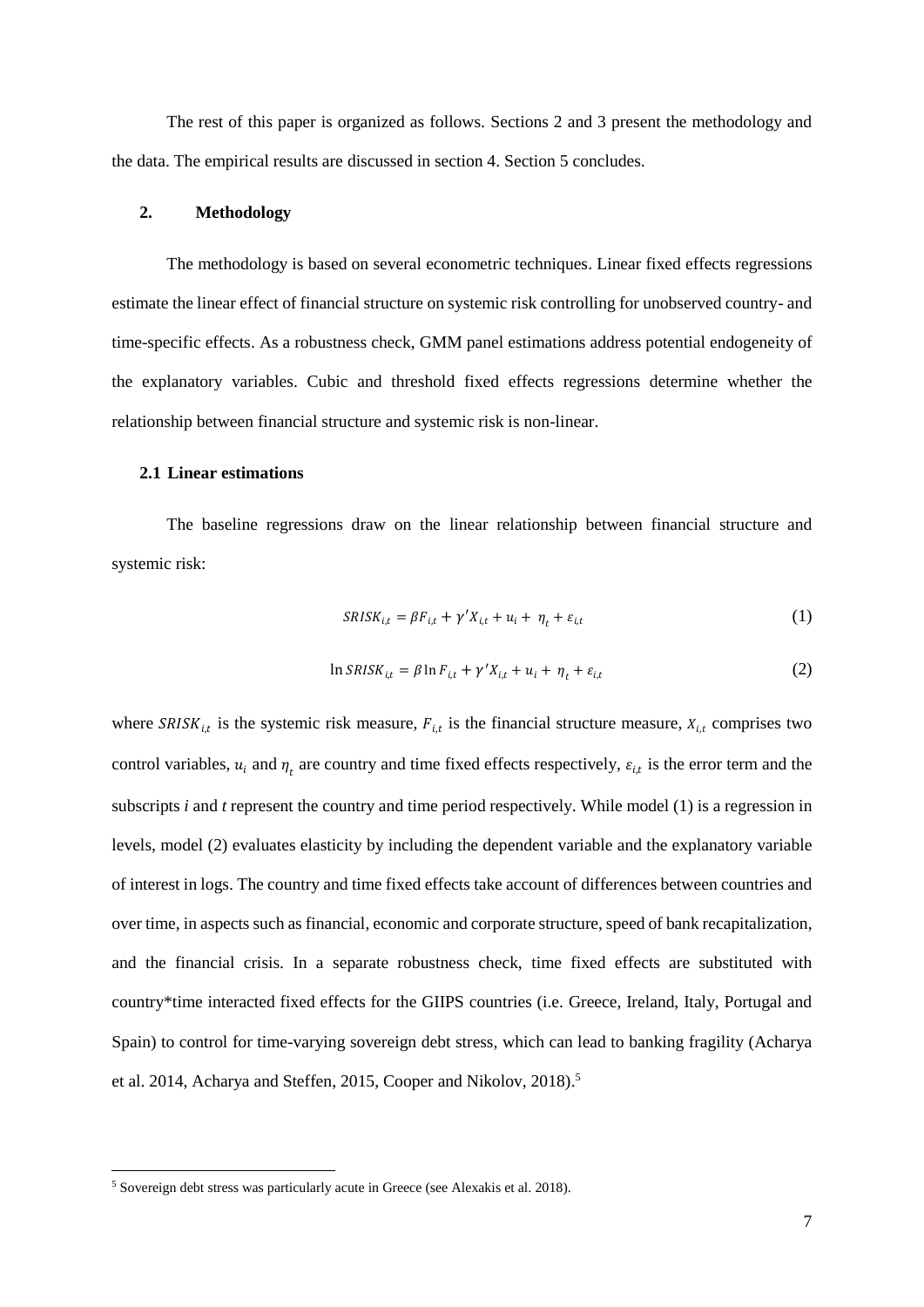The systemic risk measure follows the approach proposed by Acharya et al. (2012), Acharya et al. (2017) and Brownlees and Engle (2017). It measures the nominal amount of the expected equity capital shortfall of a stock-listed financial institution *fin* in country *i* at time *t* in case of a 40% broad stock market index decline during a 6 month time period  $(CS_{fin,i,t+6 \, months|t})$ . The extreme scenario of a 40% broad stock market index decline is justified by the findings of Acharya et al. (2017). They show that the mean and median stock return of US financial institutions was respectively equal to -47% and -46% during the global financial crisis. The details are shown in Appendix A.

To aggregate the data and to calculate the extent to which the financial system as a whole is undercapitalized, the sum of the nominal amount of all institutions' equity capital shortfall within a country is divided by the sum of the nominal amount of all institutions' assets within a country per year:

$$
SRISK_{i,t} = \frac{\sum_{fin} CSpin_{i,t+6} \text{ months}_{|t}}{\sum_{fin} A_{fin,i,t}}
$$
(3)

where  $SRISK_{i,t}$  is the measure of systemic risk. This ensures that the results are not affected by the relative size of individual banks and allows countries' systemic risk values to be compared with each other. Furthermore, following Acharya et al. (2017), negative capital shortfall values are set at zero before aggregation, since these values do not reduce systemic risk. This is because in times of financial stress, a capital surplus in one institution cannot effectively compensate a capital shortfall in another.

For this study, the capital requirement for European financial institutions is set at 5.5% and for American financial institutions at 8%. These are comparable requirements due to differences in accounting principles between the institutions from which the data are obtained: European institutions follow the International Financial Reporting Standards (IFRS) and report derivatives on a gross basis; American institutions follow the Generally Accepted Accounting Principles (GAAP) and report derivatives on a net basis. Estimates by Engle et al. (2015) suggest that the total assets of large American institutions would be 40-60% larger under IFRS than under GAAP. If the capital requirement for European institutions were set higher than 5.5%, these institutions would have to raise relatively more capital than American firms, therefore favoring the latter.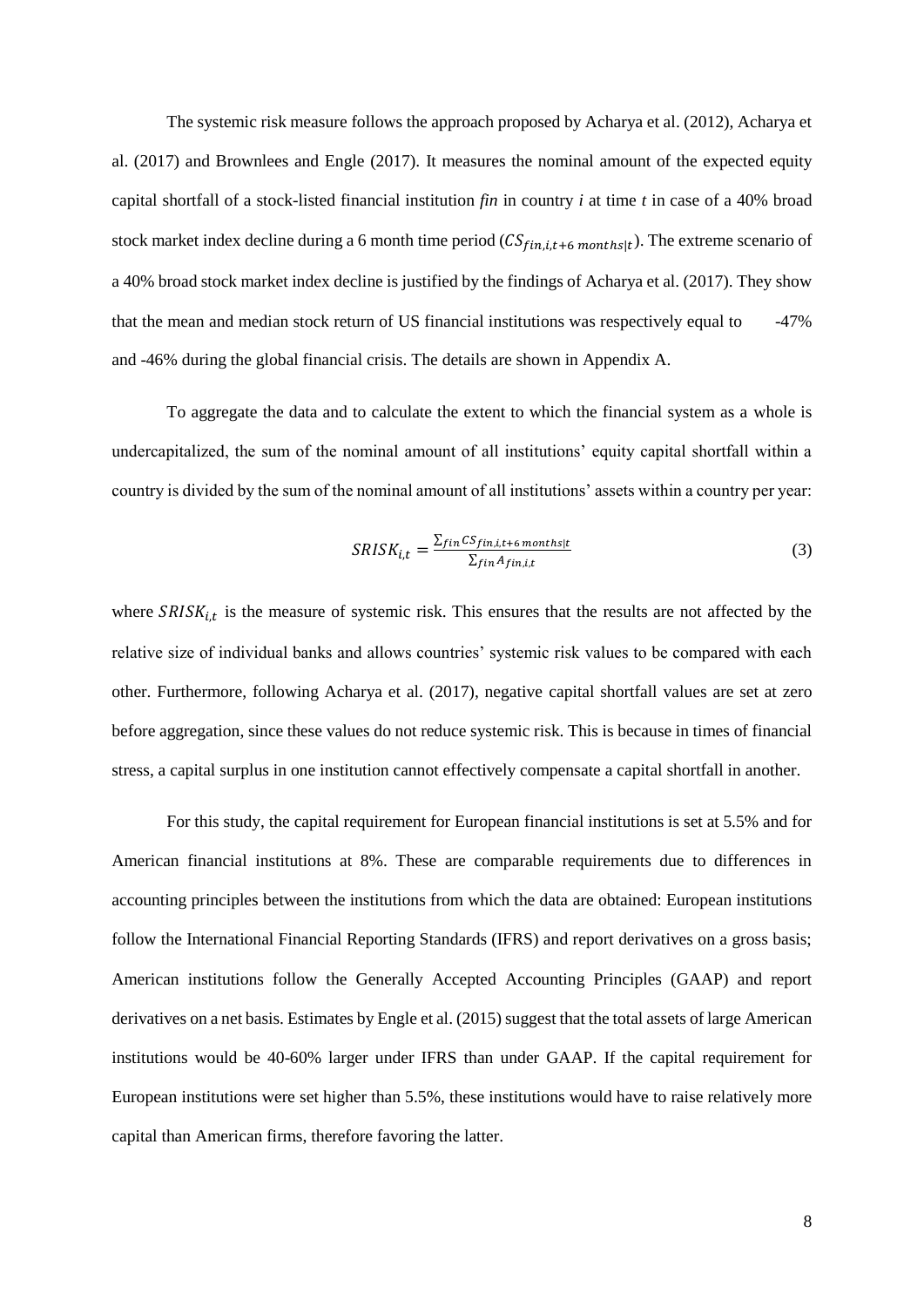Using  $SRISK_{i,t}$  as a measure of systemic risk has several advantages. First, the calculation of  $SRISK_{i,t}$  captures key dimensions considered relevant for systemic risk, such as an institution's interconnectedness and leverage. Second,  $SRISK_{i,t}$  is a forward-looking measure as it indicates the degree of systemic risk that has not yet materialized, but can lead to economic losses in case of a severe financial market downturn. In this context, Brownlees and Engle  $(2017)$  show that  $SRISK_{i,t}$  forecasts a significant fall in industrial production. Third,  $SRISK_{i,t}$  is widely used in the literature, which allows for a comparison between the results of this and other studies.

However,  $SRISK_{i,t}$  also has caveats. First,  $SRISK_{i,t}$  only includes a subset of a country's financial institutions, since the equity capital shortfall can only be calculated for institutions that are publicly listed and report equity market returns. Nonetheless, this may be considered a representative subset in terms of a country's financial structure, as these are generally institutions that conduct a substantial share of the financing to the real economy (for instance, SME's are largely dependent on these institutions for their financing). Relative to the banking system of all countries in the sample, the ratio of  $SRISK_{i,t}$  institutions' total assets equals 155%. Finland constitutes the lower bound, where this ratio equals 45% relative to the Finnish banking system. For the US, the ratio equals 194% relative to the banking system and 50% relative to the aggregate of the banking and non-banking system (World Bank data on nonbanks' assets are only provided for a few countries). Second, most of the financial institutions included in the calculation of  $SRISK_{i,t}$  are banks. However, for the more market-based financial structures, a substantial share of the  $SRISK_{i,t}$  institutions relates to non-banks. For example in the US, the share of non-banks is more than half the total, also comprising insurance, investment and brokerage companies. Third, the capital requirement for banks may be different from the capital requirement for non-banks. For example, a difference between the risk density of banks and insurers may require a different capital requirement threshold. The capital requirements may in fact also vary between banks and over time, since risk densities are not necessarily linear and regulatory requirements are to a certain extent tailor-made. Given these complications, this paper uses one constant capital requirement for all financial institutions, fixed over time, recognizing that this is an approximation.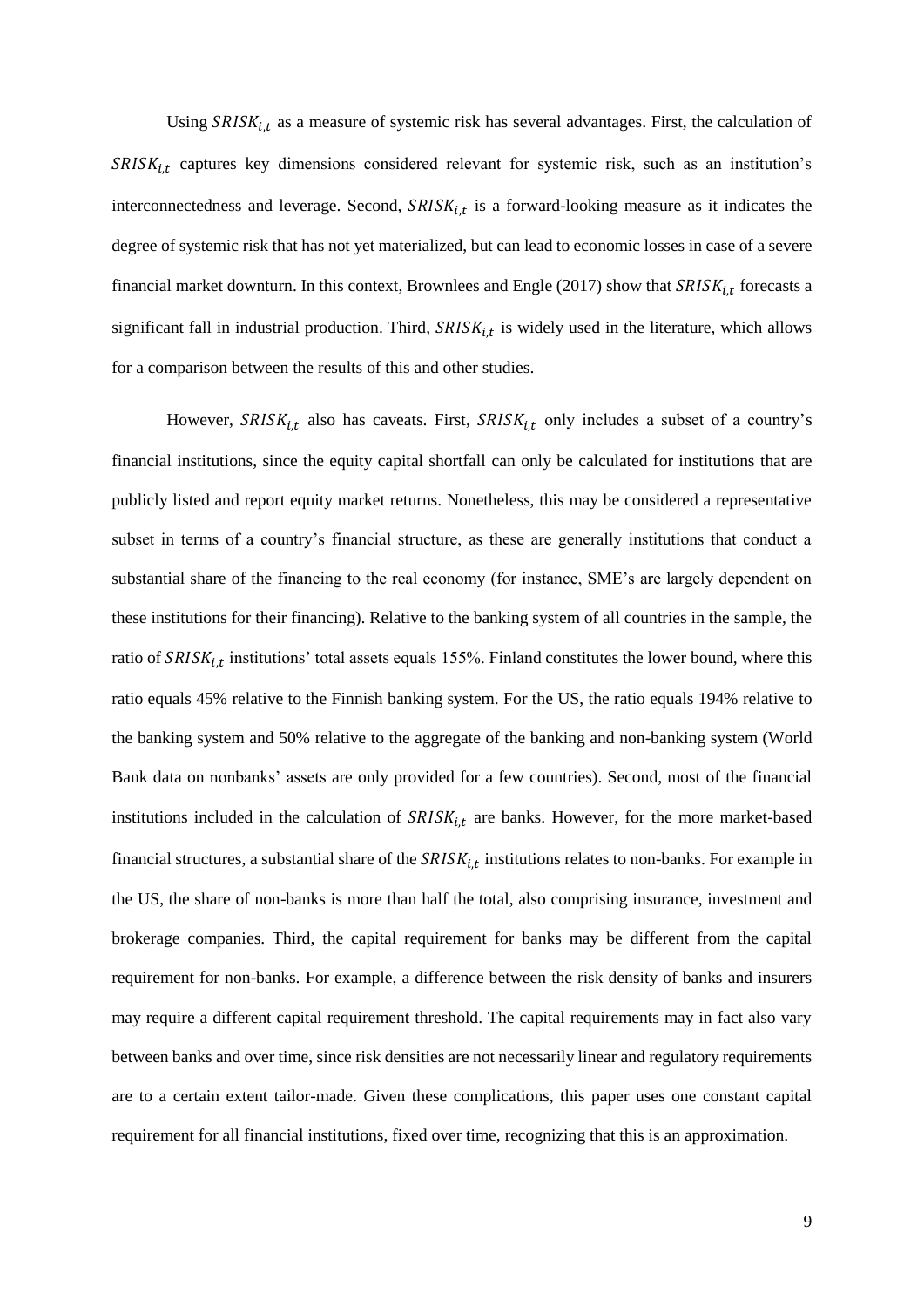In view of the caveats of the  $SRISK_{i,t}$  measure, this paper investigates two other systemic risk measures in separate robustness checks.<sup>6</sup> The first measure is  $CISS_{i,t}$ , a composite indicator of systemic stress in the financial system (Holló et al. 2012). In contrast to  $SRISK_{i,t}$ , the calculation of  $CISS_{i,t}$  is not economically modelled across institutions, but takes a portfolio theory approach, emphasizing developments in systemic stress over time. It aggregates market-specific sub-indices based on 15 individual financial stress measures. These sub-indices are all relevant for systemic stress and involve money, equity, bond and foreign exchange markets. In effect, this measure is backward-looking, signaling systemic stress that has already materialized. It should be noted that this composite indicator of systemic stress has only been developed for a limited set of European countries in the sample. Therefore,  $CISS<sub>it</sub>$  only allows a limited comparison of the differences between bank- and market-based financial structures.

The third measure of systemic risk is a firm's marginal expected shortfall,  $MES_{i,t}$ , and follows the approach proposed by Acharya et al. (2017). This indicator represents the equal-weighted average of firms' expected fractional losses conditional on a systemic event, i.e. when the market portfolio declines by more than 2% in a day.  $MES_{i,t}$  is different from  $SRISK_{i,t}$ , since the systemic event is shortterm and lasts only one day, instead of six months. Moreover,  $MES_{i,t}$  does not take an institution's leverage into account. The correlations of  $MES_{i,t}$  and  $CISS_{i,t}$  with  $SRISK_{i,t}$  are 54% and 48%, respectively.

The financial structure measure is based on three financing indicators that are commonly used in the literature. It is defined as the ratio of bank credit over the sum of non-financial sector debt and stock market capitalization:

$$
F_{i,t} = B_{i,t} / (DM_{i,t} + SM_{i,t})
$$
\n(4)

where  $B_{i,t}$  is the degree of bank-based financing, defined in terms of bank credit to the private sector as a ratio of GDP,  $DM_{i,t}$  signals the degree of debt market financing (such as bonds, notes, and debentures)

**.** 

<sup>6</sup> For an overview of 19 different measures of systemic risk, see Giglio et al. (2016).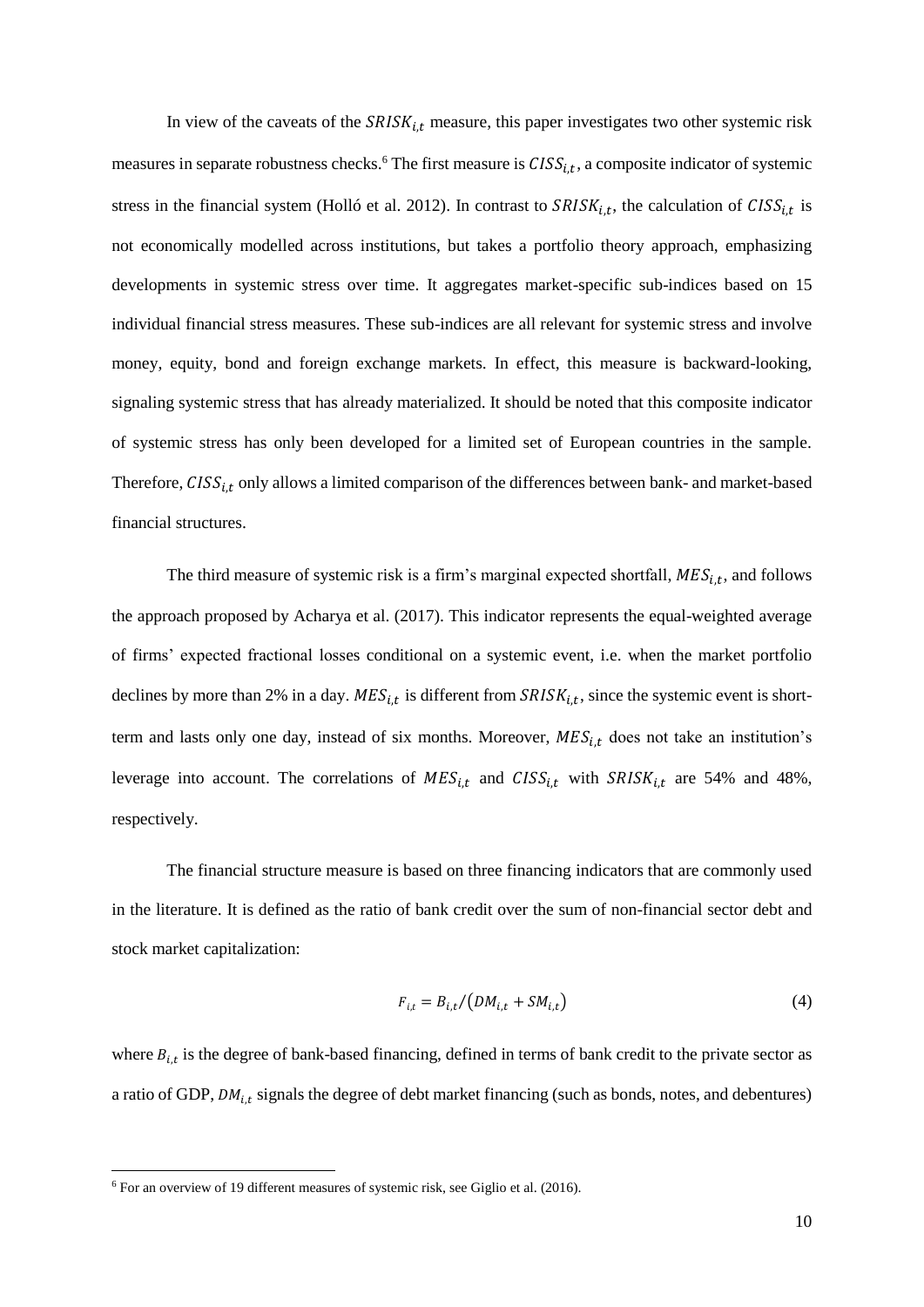and is defined as the ratio of total non-financial sector debt market capitalization to GDP,  $SM_{i,t}$  reflects the degree of stock market financing and is defined as the ratio of stock market capitalization to GDP.<sup>7</sup> The higher this bank-to-market financing ratio, the more a financial system is bank-dependent; the lower this ratio, the more a financial system is market-dependent.

Bank credit and non-financial debt market capitalization are debt financing indicators whereas stock market capitalization is an equity financing indicator. The bank credit indicator includes all noncontingent claims of depository institutions on the private sector, such as loans and trade credits, and excludes interbank and derivative commitments. The indicator is thus primarily driven by real economic activity rather than financial sector exposures. This is because our hypotheses focus on how different ways of financing the real economy influence systemic risk. The debt indicator excludes financial sector debt to avoid double-counting: banks that extend credit may finance themselves via debt securities.<sup>8</sup>

The regressions include two control variables. The first control is for the relative size of banks (measured by the share of the three largest commercial banks in total commercial bank assets). Since relatively large banks tend to be less substitutable, more interconnected and more complex, they represent more systemic risk and are more likely to receive public support, thereby also inducing moral hazard (Afonso et al. 2014, Laeven et al. 2014 and Langfield et al. 2014). The second control is for the ratio of banks' noninterest income to total income. Banks' noninterest income mainly stems from capital market activities such as investment banking, trading and securitization that are not captured in real bank credit. This relates to the finding by Brunnermeier et al. (2012) that banks with higher non-interest income contribute more to systemic risk.

1

 $<sup>7</sup>$  An alternative to stock market capitalization is the stock market turnover ratio. However, in contrast to the other financial</sup> structure indicators, the turnover ratio is a *flow* measure, which does not facilitate a robust comparison with the other financial structure indicators, which are all *stock* measures.

<sup>&</sup>lt;sup>8</sup> In our model, using total debt market capitalization produces spurious results for the impact of market-based debt financing on systemic risk.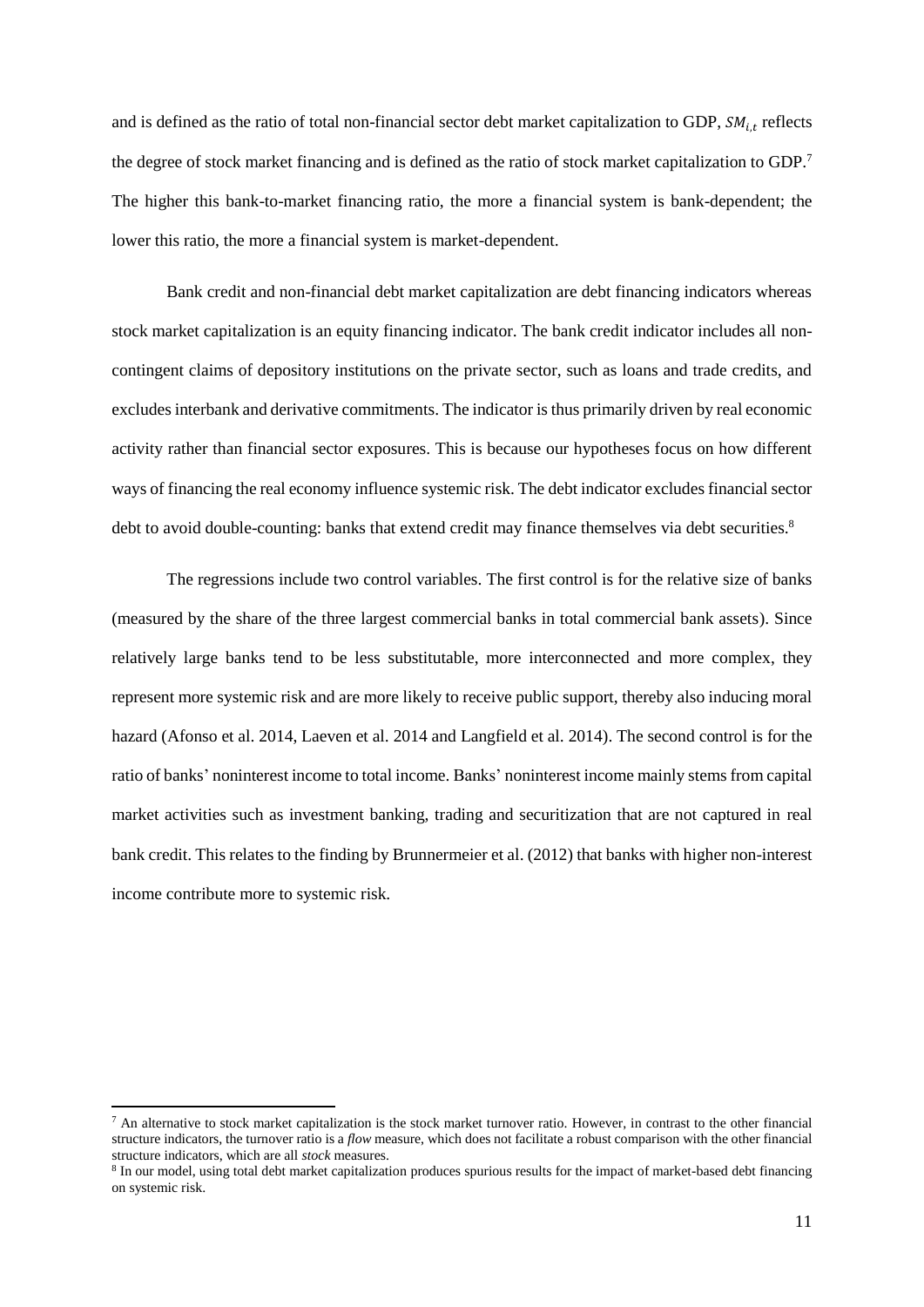#### **2.2 GMM panel estimations**

Both the calculation of the financial structure indicator and the systemic risk measure are based on stock market values. Moreover, systemic risk may have reverse effects on the relative size of banks and on the ratio of their noninterest income to total income. A simultaneity bias can therefore arise when the dependent and explanatory variables are jointly determined. To address this issue, two-step fixed effects (within group) GMM panel estimations are carried out using model (1) in a separate robustness check. The estimations are based on Arellano (2003).

The fixed effects GMM estimator is a generalization of the fixed effects instrumental variables (IV) estimator. The more general GMM estimator starts from the population moment conditions that the instruments are exogenous:

$$
E(Z'\varepsilon) = 0 \tag{5}
$$

where  $Z$  is a vector of instrumental variables. The third and fourth lag of the financial structure indicator and the control variables are included as instruments, also referred to as internal instruments. The internal instruments exclude shorter lags, since these may still be correlated with current observations of system risk; the financial crisis, which strongly affected the stock market, lasted several years. Longer lags are excluded to prevent a finite sample bias by an overfitting of instruments in a relatively small sample size. Shorter and longer lags are included in separate robustness checks. The additional moment conditions are:

$$
E\left(F_{i,t-s}\varepsilon_{i,t}\right) = 0 \qquad \text{for } 3 \le s \le 4 \tag{6}
$$

$$
E(X'_{i,t-s}\varepsilon_{i,t}) = 0 \qquad \text{for } 3 \le s \le 4 \tag{7}
$$

In order to obtain heteroscedasticity-consistent estimations, the weighting matrix uses White GMM weights. The Sargan test of over-identifying restrictions examines the validity of all instruments in the regression*.*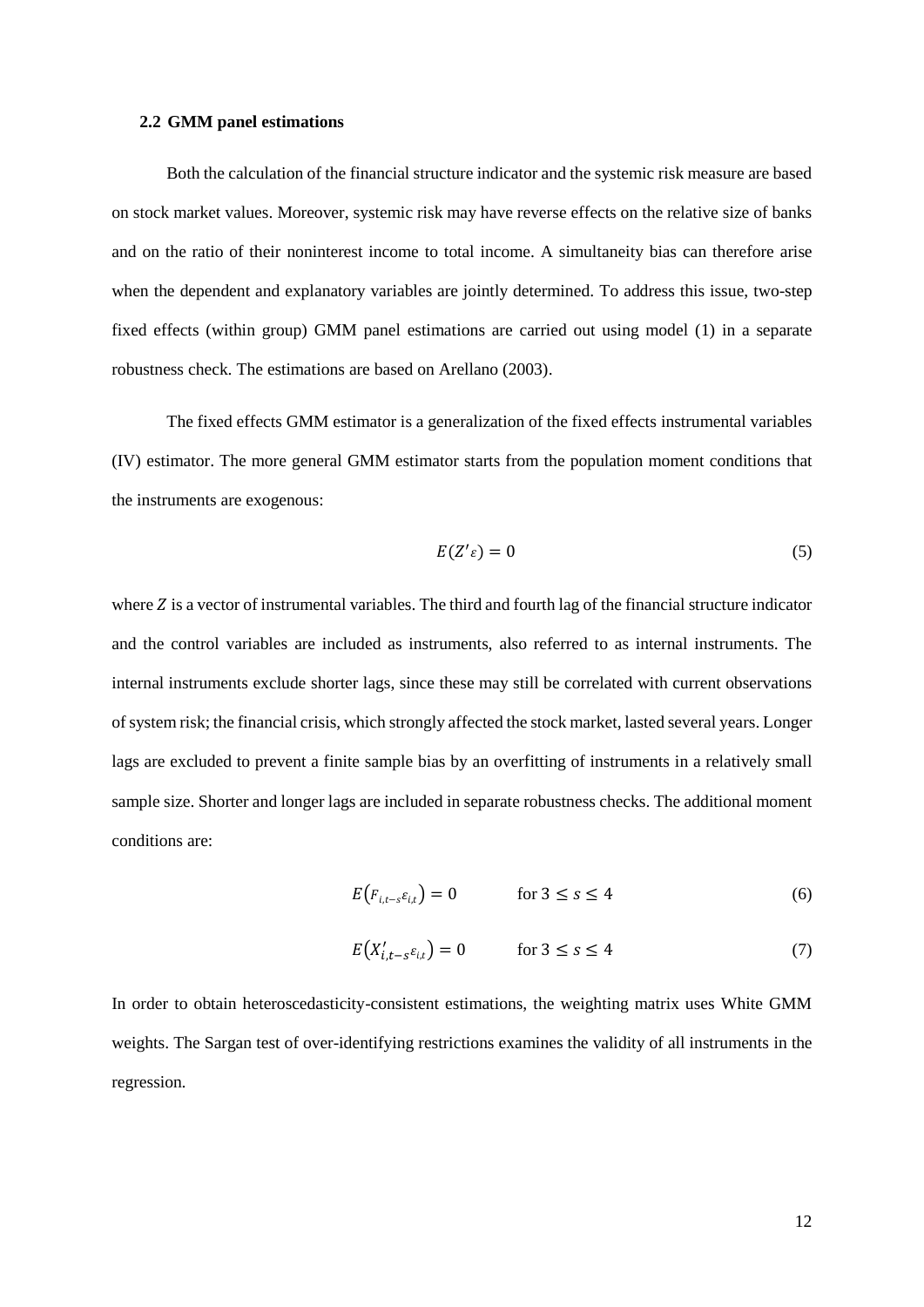#### **2.3 Non-linear estimations**

 $\overline{a}$ 

It is questionable whether the relationship between financial structure and systemic risk is linear. When borrowers are less dependent on banks, market financing can more readily act as an alternative source of financing if bank financing is constrained. Therefore, the effects of a different financial structure on systemic risk may depend on the degree of bank financing in that financial structure. To find out whether the relationship between financial structure and systemic risk is nonlinear, the baseline regression is transformed into a cubic model:

$$
SRISK_{i,t} = \beta F_{i,t} + \zeta F_{i,t}^2 + \xi F_{i,t}^3 + \gamma' X_{i,t} + u_i + \eta_t + \varepsilon_{i,t}
$$
\n(8)

Furthermore, a threshold model is constructed following Hansen (1999) that analyzes whether the separate effects of the bank and market financing indicators on systemic risk change according to the composition of the financial structure. Bank and market financing may no longer relate to systemic risk when this structure is primarily market-based, given that bank financing contributes to systemic risk and market financing provides 'spare tire' insurance. To establish a threshold  $(\lambda)$  around the financial structure measure, model (9) detects a break between the financing indicators and systemic risk:

$$
SRISK_{i,t} = \begin{cases} \beta_{1,1}B_{i,t} + \beta_{1,2}DM_{i,t} + \beta_{1,3}SM_{i,t} + \gamma_1' X_{i,t} + u_i + \eta_t + \varepsilon_{i,t}, \ F_{i,t} > \lambda \\ \beta_{2,1}B_{i,t} + \beta_{2,2}DM_{i,t} + \beta_{2,3}SM_{i,t} + \gamma_2' X_{i,t} + u_i + \eta_t + \varepsilon_{i,t}, \ F_{i,t} \le \lambda \end{cases} \tag{9}
$$

The slopes of  $\beta_{1,1}, \beta_{1,2}, \beta_{1,3}, \gamma'_1$  and  $\beta_{2,1}, \beta_{2,2}, \beta_{2,3}, \gamma'_2$  are estimated separately to show the effect below and above the estimated thresholds. The threshold level is found by estimating model (9) for a range of different threshold values of  $F_{i,t}$ , equal to the financial structure measure. The threshold value in the regression with the smallest sum of squared residuals is chosen.

Hansen's (1999) F-test is used to test the significance of all possible fixed threshold values  $\lambda$ .<sup>9</sup> The following constraints are tested:

<sup>9</sup> The estimation and significance tests of the **t**hreshold are conducted on data containing no missing values by interpolating the data as a function of time and do not incorporate fixed effects. However, the estimation of (9) includes country and time fixed effects and an interpolation of the data is not applied.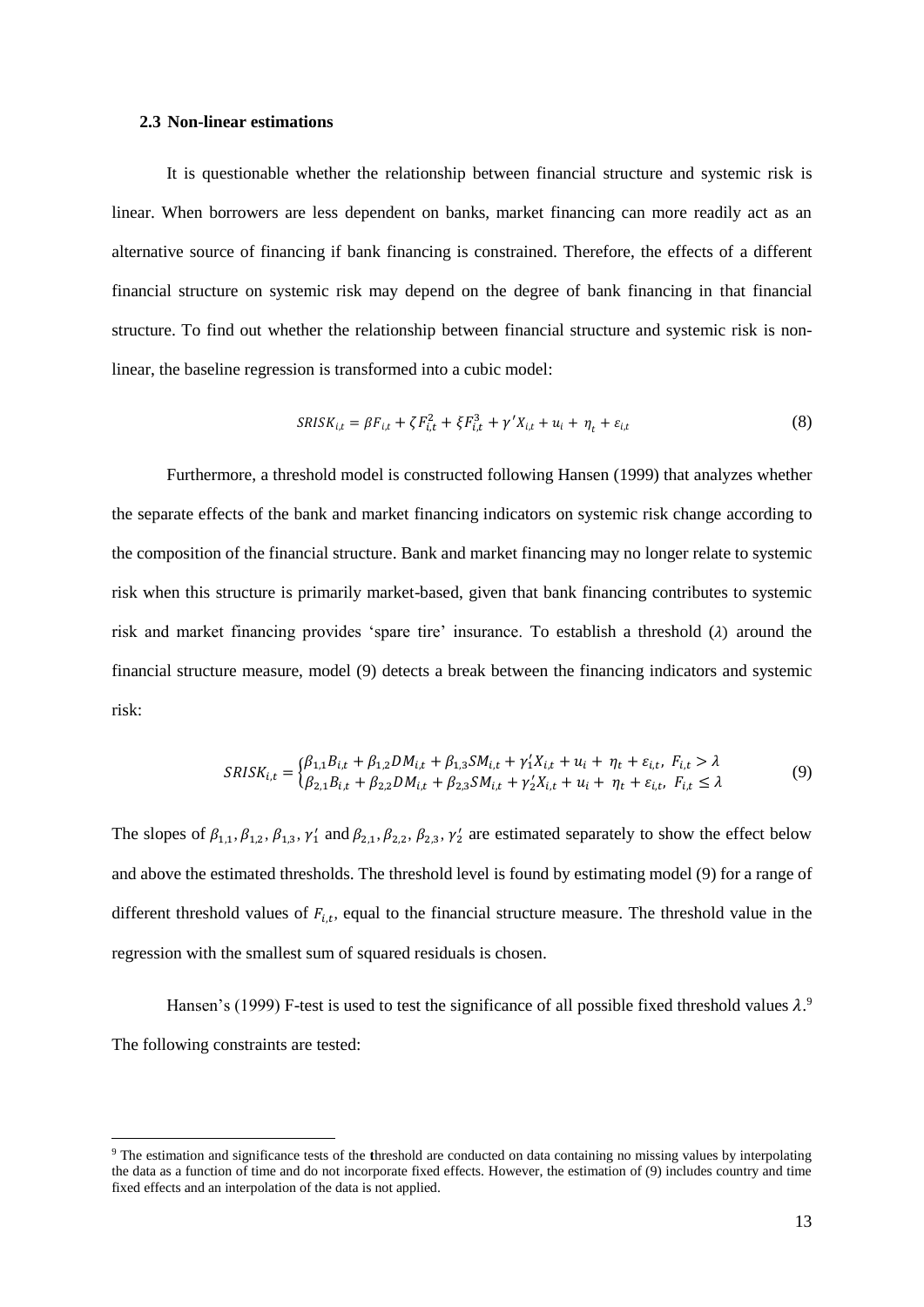$$
H_0: \begin{cases} \beta_{1,1} = \beta_{2,1} \\ \beta_{1,2} = \beta_{2,2} \\ \beta_{1,3} = \beta_{2,3} \\ \gamma_1' = \gamma_2' \end{cases}
$$
 (10)

where under null hypothesis  $H_0$  the threshold value  $\lambda$  is not identified. To compare the fit of the two models (a model where  $\lambda$  is identified and one where it is not), Hansen's (1996) bootstrap procedure is used to simulate the asymptotic distribution of the following likelihood ratio test of  $H_0$ :

$$
F_1 = (S_0 - S_1(\hat{\lambda}))/\hat{\sigma}^2
$$
 (11)

where  $S_0$  and  $S_1(\hat{\lambda})$  denote the sum of squared errors under the null hypothesis of no threshold and the alternative hypothesis of a threshold respectively.<sup>10</sup>

#### **3. Descriptive data**

**.** 

The analysis relies on four different data sources. Data for the systemic risk variable  $SRISK_{i,t}$ and the alternative systemic risk variable  $MES_{i,t}$  are provided by New York University (NYU) Stern's Volatility Laboratory.<sup>11</sup> Data for the alternative systemic risk variable  $CISS<sub>it</sub>$  are taken from the European Central Bank (ECB) Statistical Data Warehouse. Data for non-financial debt market capitalization to GDP are obtained from the Bank for International Settlements (BIS) debt securities statistics. Data for all other independent variables (bank credit to GDP, stock market capitalization to GDP, the concentration of a country's banking sector and banks' noninterest income to total income) are obtained from the World Bank's Global Financial Development Database (GFDD; July 2018 version).<sup>12</sup> As the  $SRISK_{i,t}$  values start in 2000 and data for banks' noninterest income end in 2014, the panel covers the timespan from 2000 to 2014, with yearly observations for all variables. To distinguish between different financial structures, the main panel focuses on the following 22 OECD countries for which  $SRISK_{i,t}$  data are available: Australia, Austria, Belgium, Canada, Denmark, Finland, France,

<sup>&</sup>lt;sup>10</sup> The bootstrap procedure is repeated 5000 times. P-values constructed from the bootstrap are asymptotically valid. The percentage of draws for which the simulated  $F_1$  value exceeds the actual value is calculated and the resulting value is the bootstrap estimate of the asymptotic p-value.

<sup>&</sup>lt;sup>11</sup> The group of financial institutions including in the SRISK measure can be found on NYU Stern's Volatility Laboratory's website - https://vlab.stern.nyu.edu/welcome/risk.

<sup>&</sup>lt;sup>12</sup> Data on the ratio of bank credit to GDP for Canada is obtained from the credit statistics of the BIS since the World Bank's Global Financial Development Database provides no bank credit data for Canada after 2008.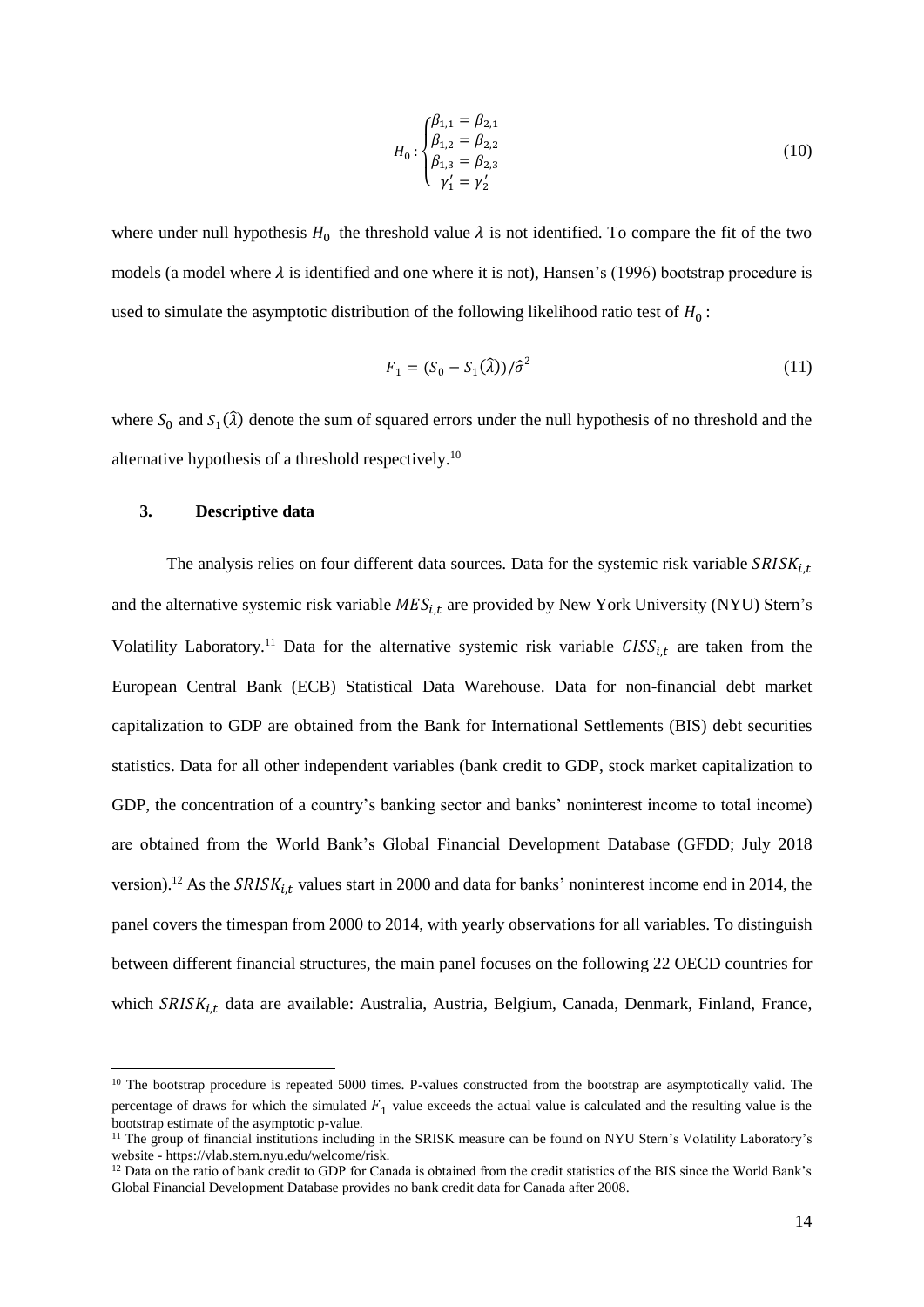Germany, Greece, Ireland, Italy, Japan, Luxembourg, Netherlands, Norway, Poland, Portugal, Spain, Sweden, Turkey, the United Kingdom and the United States.

As the composite indicator for systemic stress  $CISS<sub>it</sub>$  has only been developed for a more limited set of European countries, this robustness check is based on 15 countries: Austria, Belgium, Denmark, Finland, France, Germany, Greece, Ireland, Italy, Netherlands, Poland, Portugal, Spain, Sweden and the United Kingdom. The marginal expected shortfall indicator contains relatively few observations for some countries in the sample. The robustness check on  $MES_{i,t}$  is therefore based on 18 countries: Australia, Belgium, Canada, Denmark, Finland, France, Germany, Greece, Ireland, Italy, Japan, Netherlands, Norway, Poland, Spain, Sweden, the United Kingdom and the United States.

Table 1 gives a summary of the statistics and a listing of the data sources, including the indicator codes of the data from the GFDD. Table 1 shows that there are missing values for the independent variables. For non-financial debt market capitalization, missing values relate mostly to Ireland, Luxembourg, and Turkey. For stock market capitalization, the GFDD does not provide data for the last two years in Denmark, Finland, Sweden and the United Kingdom. Importantly, there are no missing gaps in the data series of countries. To see how the missing values impact the results, the regressions are also estimated on a complete panel dataset, where missing values of all independent variables are replaced with multiple sets of simulated values using multiple imputation. The imputation is repeated 20 times and involves 2000 iterations. Table 2 provides a correlation matrix.

To illustrate the difference in financial structures and systemic risk between countries and their evolution over time, Figure 2 presents time-plots for the ratio of bank credit to the sum of non-financial debt and stock market capitalization, the ratio of bank credit to GDP, the ratio of non-financial debt market capitalization to GDP and the ratio of stock market capitalization to GDP. The time-plots for the European average are based on the 16 European countries in the sample: Austria, Belgium, Denmark, Finland, France, Germany, Greece, Ireland, Italy, Luxembourg, Netherlands, Norway, Poland, Portugal, Spain and Sweden. The United Kingdom is treated separately. The shaded time-plots for the European bound present the minimum and maximum observations of the European countries with financial structures larger than 5% of the European total (these countries are France, Germany,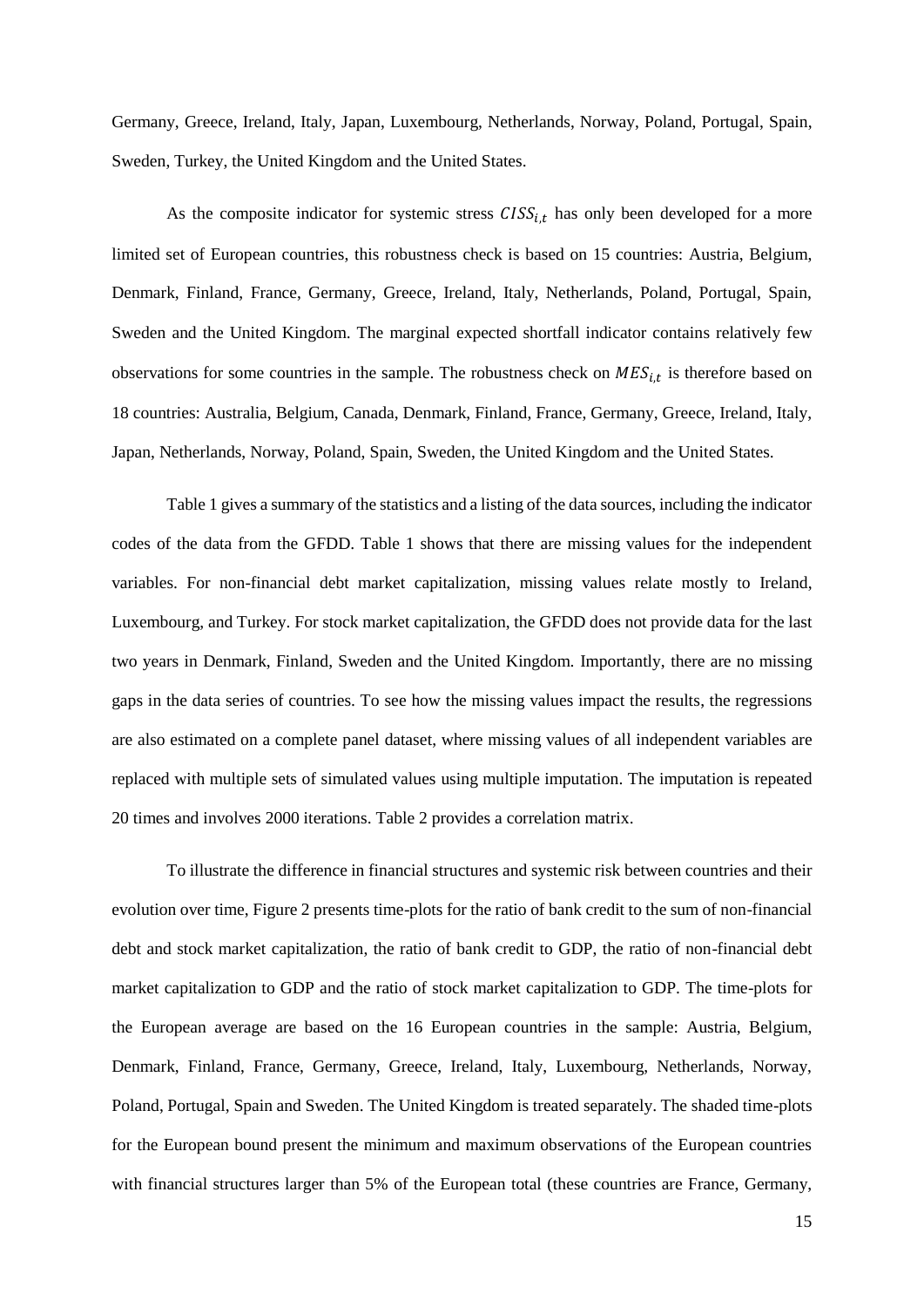Italy, Netherlands, Spain and Sweden). Table 1 and Figure 2 show that there is sufficient time variation in all financial structure indicator variables for all coefficients to be identified.

|                            |                   |                              |     |                            | Std           |               |                 |
|----------------------------|-------------------|------------------------------|-----|----------------------------|---------------|---------------|-----------------|
| <b>Variables</b>           | Data source       | Unit of measurement Obs Mean |     |                            | dev           | Min           | Max             |
| Dependent variable         |                   |                              |     |                            |               |               |                 |
| Systemic risk              | NYU Stern's V-lab | % of assets                  | 330 | 1.8                        | $1.6^{\circ}$ | $0.0^{\circ}$ | 5.6             |
| <i>Financial structure</i> |                   | % of non-fin debt and        |     |                            |               |               |                 |
| Bank credit                | GFDD.DI.01        | stock market cap             |     | 297 145.8 102.1 20.7 749.5 |               |               |                 |
| Bank credit                | GFDD.DI.01        | % of GDP                     | 330 | 94.1                       |               |               | 38.6 12.2 211.9 |
| Non-fin debt market cap    | <b>BIS</b>        | $%$ of GDP                   | 305 | 11.4                       | 8.8           | $0.0^{\circ}$ | 52.6            |
| Stock market cap           | GFDD.DM.01        | $%$ of GDP                   | 322 | 73.0                       |               |               | 40.2 13.8 247.2 |
| Control variable           |                   |                              |     |                            |               |               |                 |
| Noninterest income         | GFDD.EI.03        | % of income                  | 329 | 39.9                       | 12.0          | -14.1         | 81.3            |
| <b>Concentration banks</b> | GFDD.OL01         | % of assets                  | 326 | 67.8                       | 20.4          | 21.4          | 100.0           |

## **Table 1:** Descriptive statistics

Notes: This table presents the descriptive statistics for all variables. The first variable represents the dependent variable systemic risk and reports the descriptive statistics for a country's systemic risk per unit of financial asset. The second, third, fourth and fifth variables are financial structure indicators for bank credit as a percentage of the sum of non-financial debt and stock market capitalization, bank credit as a percentage of GDP, non-financial debt market capitalization as a percentage of GDP and stock market capitalization as a percentage of GDP. The last two variables are control variables banks' noninterest income as a percentage of banks' total income and the total assets of the three largest commercial banks as a percentage of total commercial bank assets.

| ****** ** © 011 01401011 111401111 |          |             |              |                    |               |
|------------------------------------|----------|-------------|--------------|--------------------|---------------|
|                                    | Bank     | Debt market | Stock market | <b>Noninterest</b> | Concentration |
| <b>Variables</b>                   | credit   | cap         | cap          | <i>n</i> come      | banks         |
| Bank credit                        | 1.000    |             |              |                    |               |
| Non-fin debt market cap            | 0.038    | 1.000       |              |                    |               |
| Stock market cap                   | 0.052    | 0.510       | 1.000        |                    |               |
| Noninterest income                 | $-0.004$ | 0.224       | 0.208        | 1.000              |               |
| <b>Concentration banks</b>         | 0.224    | $-0.318$    | $-0.164$     | $-0.038$           | 000.          |

## **Table 2:** Correlation matrix

Notes: This table presents the correlation matrix for all independent variables in the fixed effects and threshold regression models. The variables are: bank credit as a percentage of GDP, non-financial debt market capitalization as a percentage of GDP, stock market capitalization as a percentage of GDP, banks' noninterest income as a percentage of banks' total income and the total assets of the three largest commercial banks as a percentage of total commercial bank assets.

Figure 2.1 shows that the European financial structure is bank-based and that the American and Canadian financial structures are market-based. The other countries are in the middle. Figure 2.2 shows that the United Kingdom experienced a sharp rise in bank credit preceding the financial crisis and a sharp decline thereafter. This explains the evolution of the financial structure ratio for the United Kingdom in Figure 2.1. Bank credit to GDP is also high for the European maximum bound (Spain). It is lowest for Turkey and the United States. The European average is in the upper half. Figure 2.3 demonstrates that non-financial debt market capitalization to GDP is highest in the United States, Canada and the United Kingdom. It is lower in Europe and Turkey.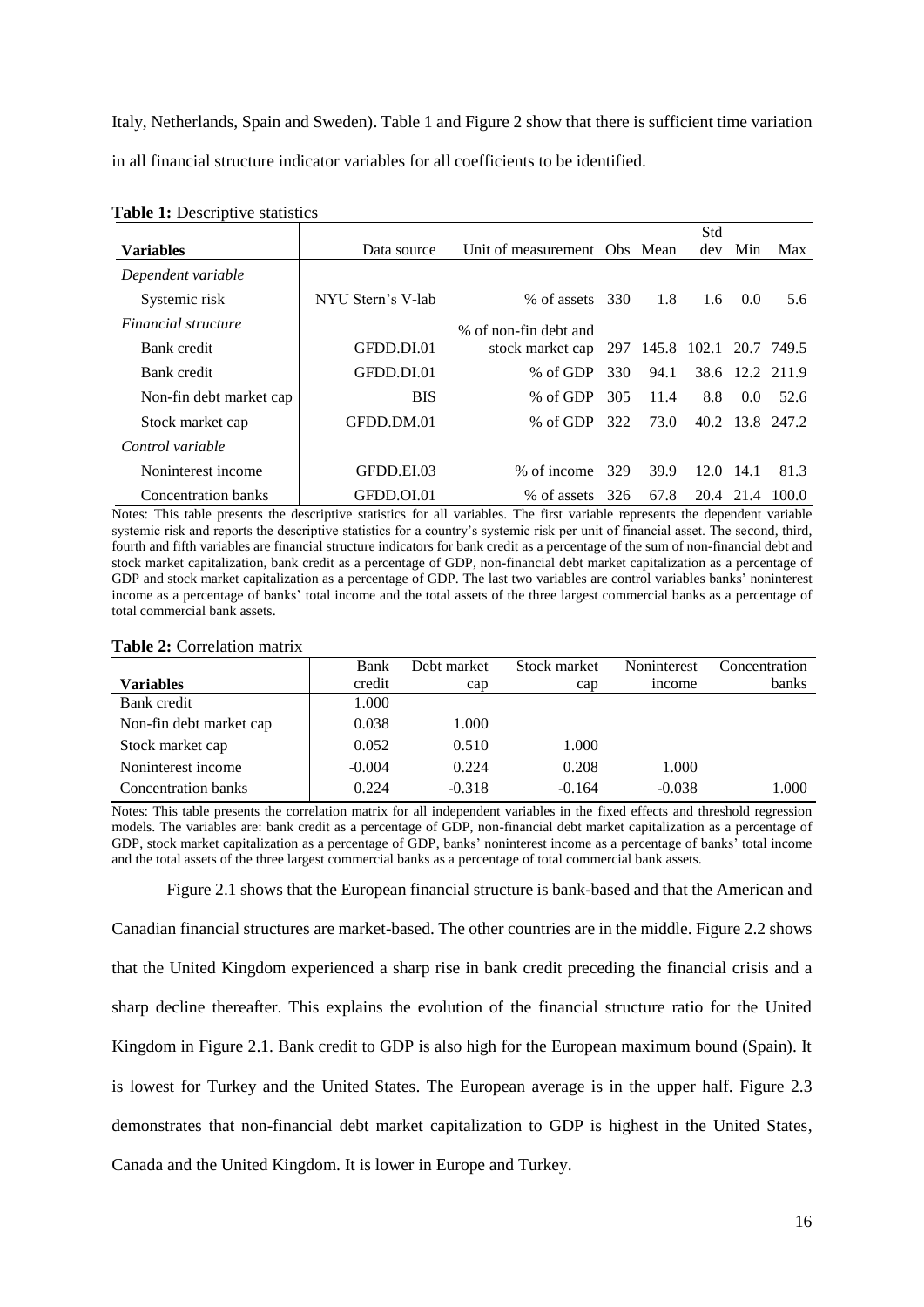

#### **Figure 2:** Financial structure

This figure shows time-plots for the ratio of bank credit to non-financial debt and stock market capitalization, the ratio of bank credit to GDP, the ratio of non-financial debt market capitalization to GDP and the ratio of stock market capitalization to GDP. The time-plots for the European average are based on the following 16 countries: Austria, Belgium, Denmark, Finland, France, Germany, Greece, Ireland, Italy, Luxembourg, Netherlands, Norway, Poland, Portugal, Spain and Sweden. The United Kingdom is plotted separately. The shaded area presents the minimum and maximum observations of the European countries with financial structures larger than 5% of the European total (France, Germany, Netherlands, Spain and Sweden).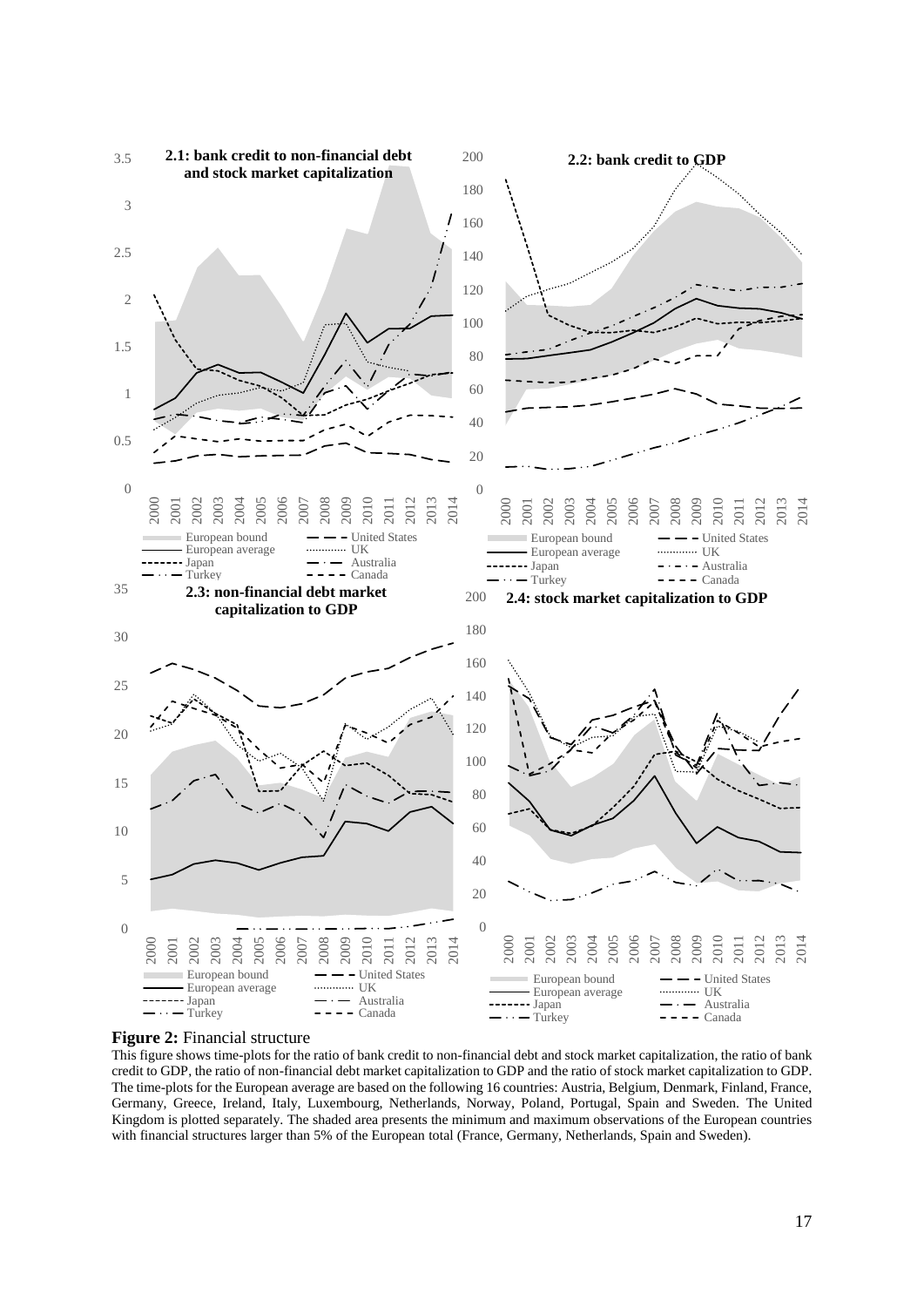During the crisis, non-financial debt financing increased substantially in almost all countries. This signals the importance of market-based debt financing in times of financial distress. Figure 2.4 shows that stock market capitalization to GDP is particularly low in Turkey, and to a lesser extent also in Europe. Stock market capitalization to GDP is highest in the United States, Canada and the United Kingdom. Figure 2 indicates that the composition of the financial structure is dependent on the degree of both bank and market financing. While the United States has a relatively high degree of market financing, and Europe a relatively high degree of bank financing, the United Kingdom has both.

Figure 3 presents a time-plot of systemic risk as a percentage of financial institutions' total assets. The data show that systemic risk rose in both bank-based and market-based financial structures during 2006-2008. After the financial crisis however, market-based economies, such as the United States, Australia, Canada, and to a lesser extent the United Kingdom, experienced a decrease in systemic risk. By contrast, systemic risk remained elevated for several years in Europe and Japan, which are relatively bank-based.



**Figure 3:** Systemic risk

Notes: This figure shows time-plots of a country's systemic risk as a percentage of its financial institutions' total assets. The time-plot for the European average is based on the following 16 countries: Austria, Belgium, Denmark, Finland, France, Germany, Greece, Ireland, Italy, Luxembourg, Netherlands, Norway, Poland, Portugal, Spain and Sweden. The United Kingdom is plotted separately. The shaded area presents the minimum and maximum observations of the European countries with financial structures larger than 5% of the European total (France, Germany, Italy, Netherlands, Spain and Sweden).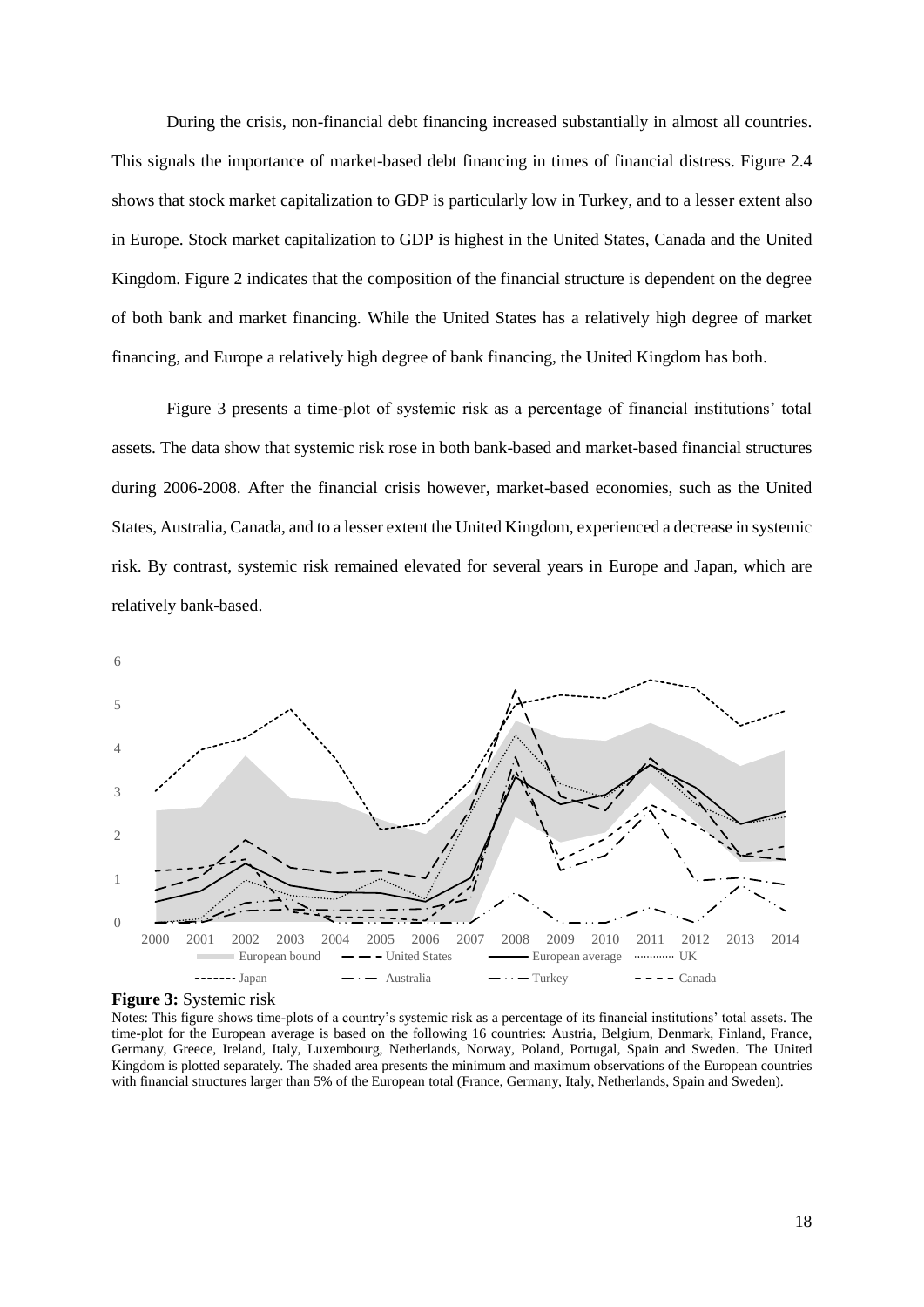#### **4. Results**

This section presents the results of the linear and non-linear estimations.

#### **4.1 Linear estimations**

Table 3 presents the estimations for models (1) and (2). Country fixed effects are excluded in the first two columns. The table also reports the outcomes of multicollinearity tests. The severity of multicollinearity is measured via the variance inflation factor (VIF). <sup>13</sup> The VIF of the bank-to-market financing ratio equals 3.56 and 1.22 for model (1) and (2), respectively. Therefore, multicollinearity does not create major issues for the results. Additionally, Table 2 shows no strong correlations. All regressions include robust standard errors clustered at the country level.

The results indicate there is a relationship between financial structure and systemic risk. The bank-to-market financing ratio increases the systemic risk measure at the 1% significance level in all columns, indicating that bank-based financial structures are associated with higher systemic risk and market-based financial structures are associated with lower systemic risk.<sup>14</sup> The effect of the bank-tomarket financing ratio on systemic risk remains statistically significant when the time fixed effects are substituted with country\*time interacted fixed effects for Greece, Ireland, Italy, Portugal and Spain (available upon request). The results differ from those of Langfield and Pagano (2016), who find no significant effects of financial structure on systemic risk outside crisis dummies. Columns 1 and 2 show that excluding country fixed effects does not change the results. Columns 5 and 6 show that systemic risk increases more than proportionally when bank financing rises relative to market financing. Note that in case of  $SRISK_{i,t}$ , 44 observations equal zero; the log of these observations is undefined and they are thus excluded in columns 3 and 4. Regressing  $SRISK_{i,t}$  (without taking the log) on the log of the bank-to-market ratio gives statistically similar results (available upon request).

Furthermore, including the concentration of the banking sector as an interaction with the financial structure indicator does not give significant results (available upon request). This suggests that

 $\overline{a}$ 

<sup>13</sup> Non-linear variables are excluded in the calculation of the VIF.

<sup>&</sup>lt;sup>14</sup> Figure 2 shows that Australia, Japan and Turkey are outliers with respect to systemic risk, but they do not drive the results. Excluding these countries from the sample does not change the outcomes.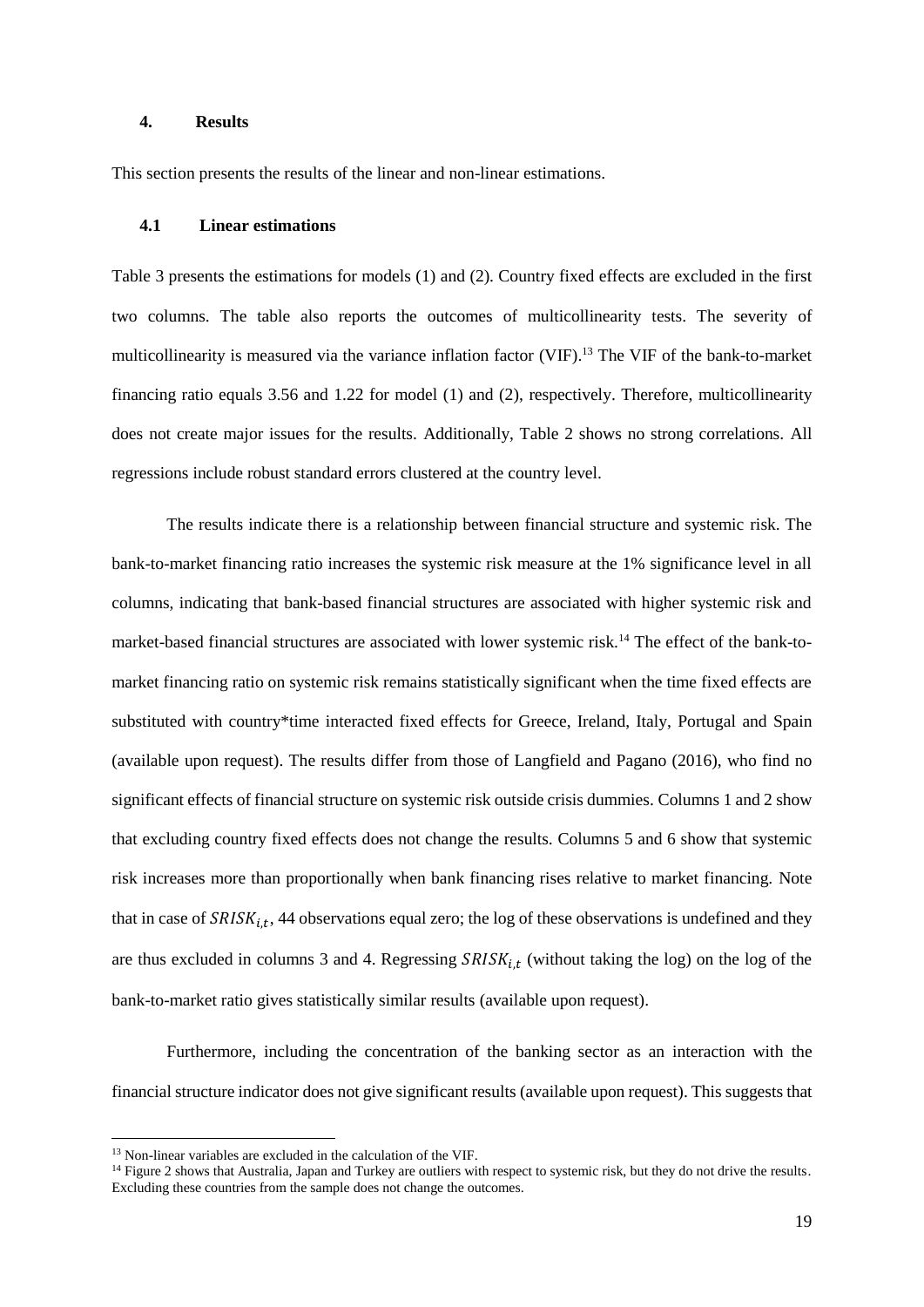the relationship between financial structure and systemic risk is not dependent on the concentration of the banking sector. The regressions are also estimated on a complete panel dataset, using multiple imputation to replace missing values. Similar to Table 1, the bank-to-market financing ratio and bank credit are significantly associated with higher systemic risk (available upon request).

|                                                 | Dependent variable |              |              |              |                       |                          |
|-------------------------------------------------|--------------------|--------------|--------------|--------------|-----------------------|--------------------------|
| Regressors                                      | <b>SRISK</b>       | <b>SRISK</b> | <b>SRISK</b> | <b>SRISK</b> | <b>SRISK</b><br>(log) | <b>SRISK</b><br>$(\log)$ |
| Bank-to-market financing ratio                  | $0.0055***$        | $0.0057***$  | $0.0058***$  | $0.0061***$  |                       |                          |
|                                                 | (0.0009)           | (0.0008)     | (0.0010)     | (0.0009)     |                       |                          |
| Bank-to-market financing ratio (log)            |                    |              |              |              | 1.1452***             | 1.1852***                |
|                                                 |                    |              |              |              | (0.2163)              | (0.2191)                 |
| Banking sector concentration                    |                    | $-0.0034$    |              | $-0.0010$    |                       | 0.0496                   |
|                                                 |                    | (0.0087)     |              | (0.0095)     |                       | (1.1742)                 |
| Banks' noninterest income                       |                    | 0.0058       |              | 0.0051       |                       | $-0.6625$                |
|                                                 |                    | (0.0093)     |              | (0.0091)     |                       | (0.9468)                 |
| Country fixed effects                           | N <sub>o</sub>     | No           | Yes          | Yes          | Yes                   | Yes                      |
| Time fixed effects                              | Yes                | Yes          | Yes          | Yes          | Yes                   | Yes                      |
| R-sqr (within) $1$                              | 0.750              | 0.750        | 0.750        | 0.794        | 0.439                 | 0.442                    |
| N                                               | 297                | 293          | 297          | 293          | 251                   | 249                      |
| Mean VIF <sup>2</sup>                           | 1.28               | 2.76         | 1.28         | 2.76         | 1.03                  | 2.96                     |
| Bank-to-market financing ratio VIF <sup>3</sup> | 3.08               | 3.56         | 3.08         | 3.56         | 1.22                  | 1.43                     |

**Table 3:** The linear relationship between financial structure and systemic risk

Notes: This table presents the fixed effects estimations for models (1) and (2). The dependent variable is systemic risk per unit of financial asset and the log of systemic risk per unit of financial asset. Robust standard errors clustered at the country level are given in parentheses. All columns control for time fixed effects. The last four columns also control for country fixed effects. In addition, columns 2, 4 and 6 control for banking sector concentration and banks' noninterest income to total income. Columns 1 to 4 show the linear effects of the bank-to-market financing ratio on systemic risk and columns 5 and 6 show the effects of the log of the bank-to-market financing ratio on the log of systemic risk. Significance levels: \*  $p<0.1$ , \*\*  $p<0.05$ , \*\*\*  $p<0.01$ . <sup>1</sup> Regressing systemic risk on lagged regressors changes the R-squared and coefficients little, but excluding time fixed effects more than halves the R-squared. <sup>2</sup> Reports the mean variance inflation factor of all variables (including control variables and time dummies) to quantify the severity of multicollinearity.<sup>3</sup> Reports variance inflation factor of the bank-tomarket financing ratio to quantify the severity of multicollinearity.

To check whether the exogenous component of financial structure is significantly associated with systemic risk, Table B.1 in Appendix B presents fixed effects GMM panel estimations for model (1). This paper uses a heteroscedasticity-consistent GMM estimator. The last row in Table B.1 reports the p-values from the Sargan test of over-identifying restrictions. The null hypothesis that the instruments are valid cannot be rejected in both columns. The regressions include White standard errors. The GMM estimations suggest that bank-based financial structures are associated with higher systemic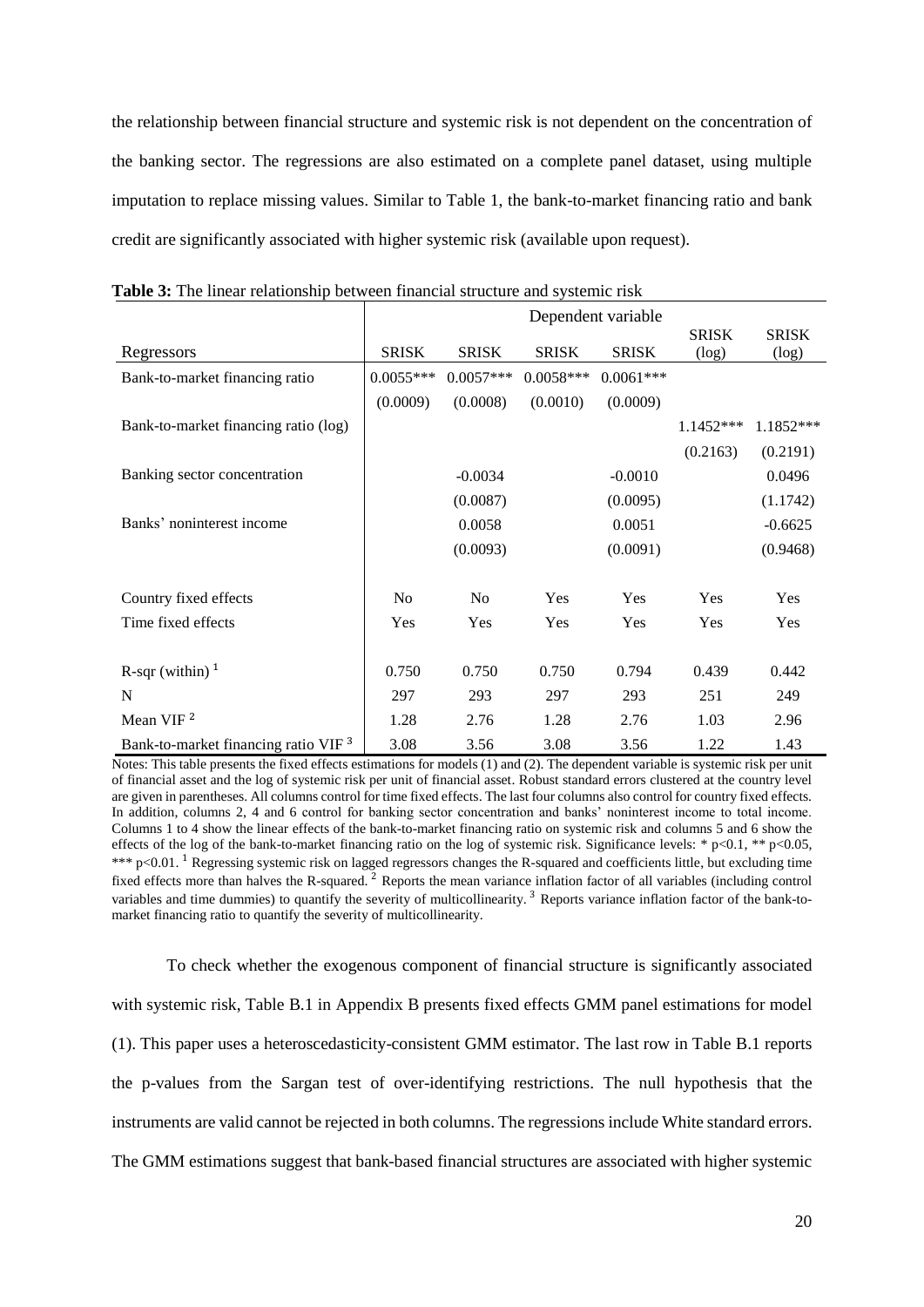risk and that market-based financial structures are associated with lower systemic risk. The bank-tomarket financing ratio increases systemic risk at the 1% significant level. Including shorter or longer lags of the internal instruments produces statistically similar results (available upon request). The results validate the results of the fixed effects estimations in Table 3.

As an additional robustness check, the effect of the bank-to-market financing ratio is tested on two alternative indicators for systemic risk, the dependent variables  $MES_{i,t}$  and  $CISS_{i,t}$ . Similar to Table 3, fixed effects estimations (Table B.2 in the Appendix) and fixed effects GMM estimations (Table B.3 in the Appendix) show that bank-based financial structures are associated with higher systemic risk and market-based financial structures are associated with lower systemic risk.<sup>15</sup>

## **4.2 Non-linear estimations**

**.** 

Table 4 presents the estimations for the non-linear model (8). The VIF outcomes are similar to Table 3, as non-linear variables are excluded in the calculation of the VIF. All regressions include robust standard errors clustered at the country level.

The results suggest that a cubic relationship exists between financial structure and systemic risk. Both the squared and cubic term of the financial structure measure are statistically significant at the 5% level when the control variables are excluded and at the 10% level (but close to 5%) when they are included. The signs of the slopes show that the relationship is concave. The relationship is more clearly illustrated in Figure 4, where the vertical axis represents the predicted value of the systemic risk measure and the horizontal axis indicates the financial structure measure.<sup>16</sup> The figure shows that, in terms of systemic risk, countries benefit from more bank financing to the extent that the ratio of bank credit to non-financial debt and stock market capitalization is below 1. Above 1, systemic risk rises. This is indicated by the vertical dotted line. This suggest that a threshold exists beyond which the effect of financial structure on systemic risk changes.

<sup>&</sup>lt;sup>15</sup> The first two lags of the explanatory variables are included as instruments in the fixed effects GMM estimations.

<sup>&</sup>lt;sup>16</sup> The financial structure measure is larger than 6 for three observations. These are excluded from Figure 4.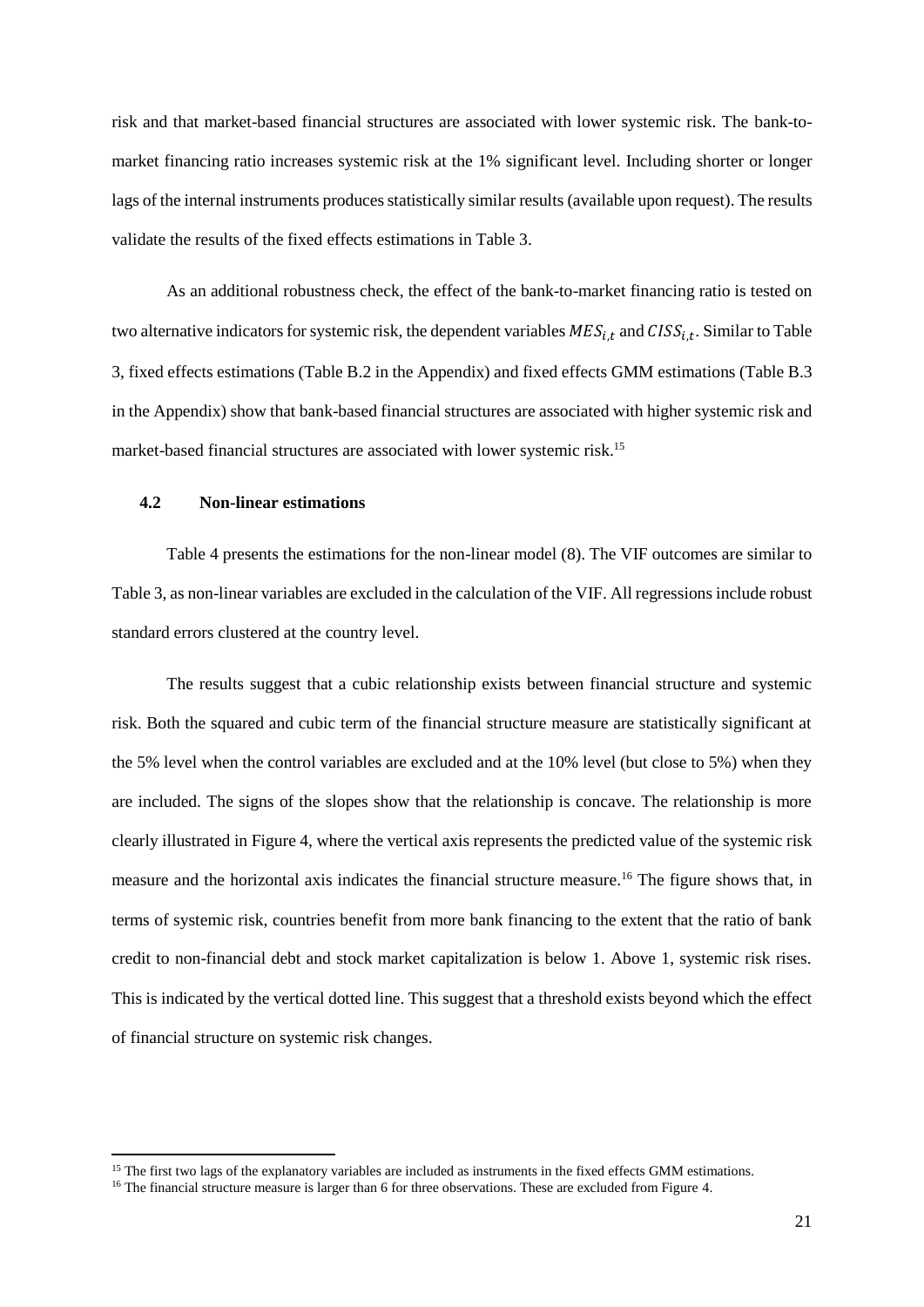|                                                 | Dependent variable |              |
|-------------------------------------------------|--------------------|--------------|
| Regressors                                      | <b>SRISK</b>       | <b>SRISK</b> |
| Bank-to-market financing ratio                  | $-0.0099$          | $-0.0094$    |
|                                                 | (0.0075)           | (0.0089)     |
| Bank-to-market financing ratio (squared)        | $0.0051**$         | $0.0051*$    |
|                                                 | (0.0023)           | (0.0027)     |
| Bank-to-market financing ratio (cubed)          | $-0.0004**$        | $-0.0005*$   |
|                                                 | (0.0002)           | (0.0002)     |
| Banking sector concentration                    |                    | $-0.0040$    |
|                                                 |                    | (0.0102)     |
| Banks' noninterest income                       |                    | 0.0078       |
|                                                 |                    | (0.0089)     |
| Country fixed effects                           | Yes                | Yes          |
| Time fixed effects                              | Yes                | Yes          |
| R-sqr (within) $1$                              | 0.763              | 0.763        |
| N                                               | 297                | 293          |
| Mean VIF <sup>2</sup>                           | 1.28               | 2.76         |
| Bank-to-market financing ratio VIF <sup>3</sup> | 3.08               | 3.56         |

**Table 4:** The non-linear relationship between financial structure and systemic risk

Notes: This table presents the non-linear fixed effects estimations for model (8). The dependent variable is systemic risk per unit of financial asset. Robust standard errors clustered at the country level are given in parentheses. Both columns control for country and time fixed effects. Column 2 controls for banking sector concentration and banks' noninterest income to total income. Both columns show the linear, squared and cubed effects of the bank-to-market financing ratio on systemic risk. Significance levels: \* p<0.1, \*\* p<0.05, \*\*\* p<0.01. <sup>1</sup> Regressing systemic risk on lagged regressors changes the R-squared and coefficients little, but excluding time fixed effects more than halves the R-squared.<sup>2</sup> Reports the variance inflation factor of all variables (including control variables and time dummies; excluding non-linear variables) to quantify the severity of multicollinearity. <sup>3</sup> Reports the variance inflation factor of the bank-to-market financing ratio to quantify the severity of multicollinearity.





This figure shows the non-linear relationship between financial structure and the predicted value of systemic risk as estimated by model (8). The vertical axis represents the predicted value of systemic risk as a percentage of financial institutions' total assets. The horizontal axis is the ratio of bank credit to non-financial debt and stock market capitalization. The plotted lines reflect the cubic estimations in Table 4. The vertical line indicates that systemic risk is minimized when the ratio of bank credit to non-financial debt and stock market capitalization is slightly above 1.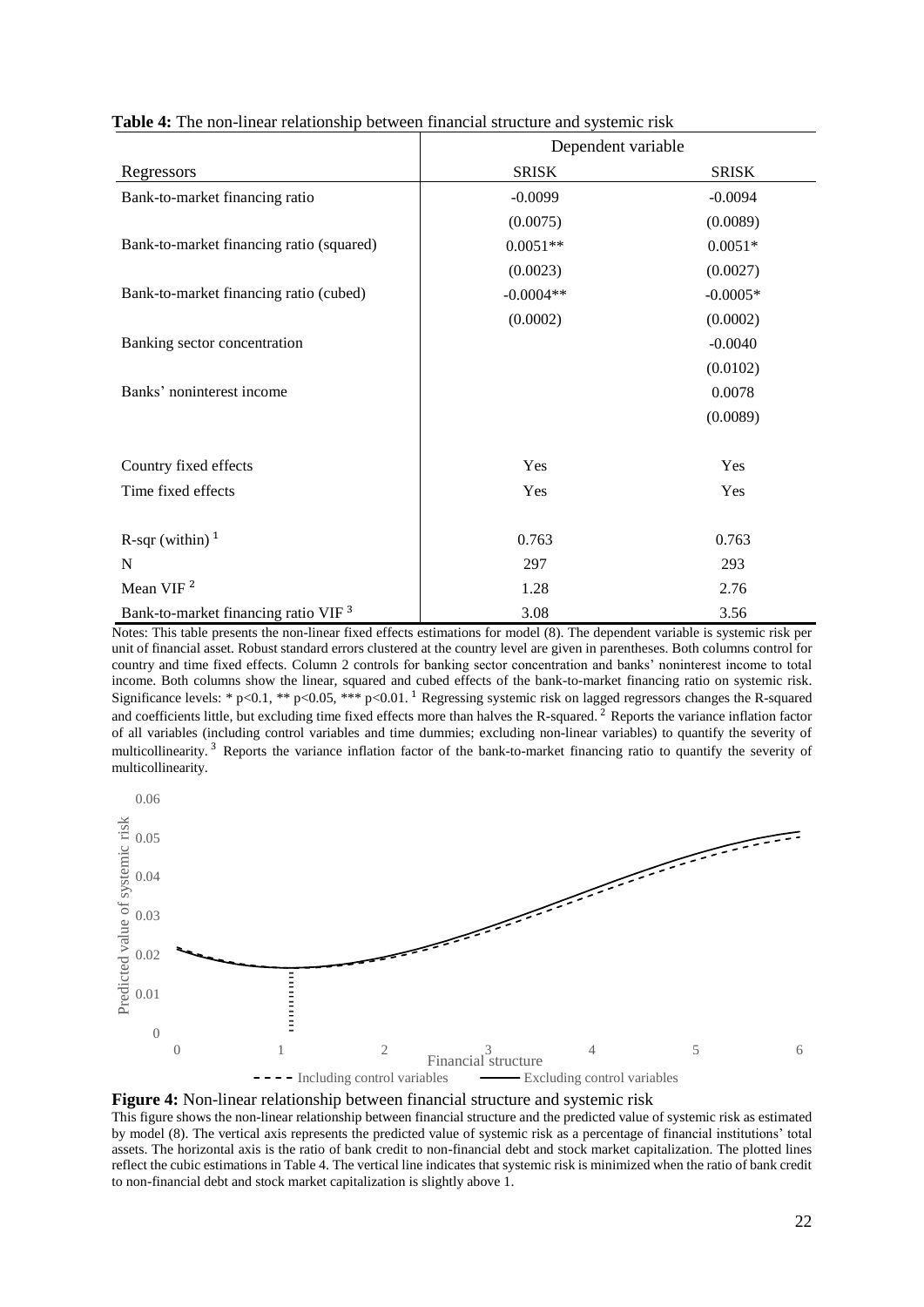To detect why a threshold exists around the financial structure measure, Table 5 shows the results for the structural break model (9). All regressions include robust standard errors clustered at the country level and control for country and time fixed effects. The null hypothesis of no threshold effect is rejected using Hansen's (1999) F-test and Hansen's (1996) bootstrap procedure with a p-value lower than 1 % for the threshold regression in column 1, which excludes the control variables. A break in the data is thereby detected. The null hypothesis of no threshold cannot be rejected for the threshold regression in column 2, which includes the control variables.

The slopes and constants are estimated separately for the bank-to-market financing ratio above and below/equal to its threshold value. Table 5 indicates that bank financing does not impact systemic risk when the bank-to-market financing ratio is below 122% and 137%, respectively. Thus, some bank financing may be seen as desirable, for instance to cater for small and medium-sized enterprises that face excessive costs when accessing market-based financing. When the bank-to-market financing ratio is above 122% and 137%, the relationship between bank financing and systemic risk turns positive and is statistically significant. In short, the positive association between bank financing and systemic risk is negligible when the financial structure is relatively market-based.

Financing via debt securities has no significant effect on systemic risk above the threshold value. Below the threshold value, debt market financing decreases systemic risk when the control variables are excluded. By contrast, stock market financing does not impact systemic risk below the threshold value. Above the threshold value, stock market financing reduces systemic risk, significant at the 1% level.<sup>17</sup> This suggests that, in financial structures with large banking systems, the potential contribution of market-based finance to lower systemic risk primarily stems from stock market finance.

**.** 

<sup>&</sup>lt;sup>17</sup> This beneficial impact of equity financing comes on top of its contribution to promoting innovation (Claessens, 2016).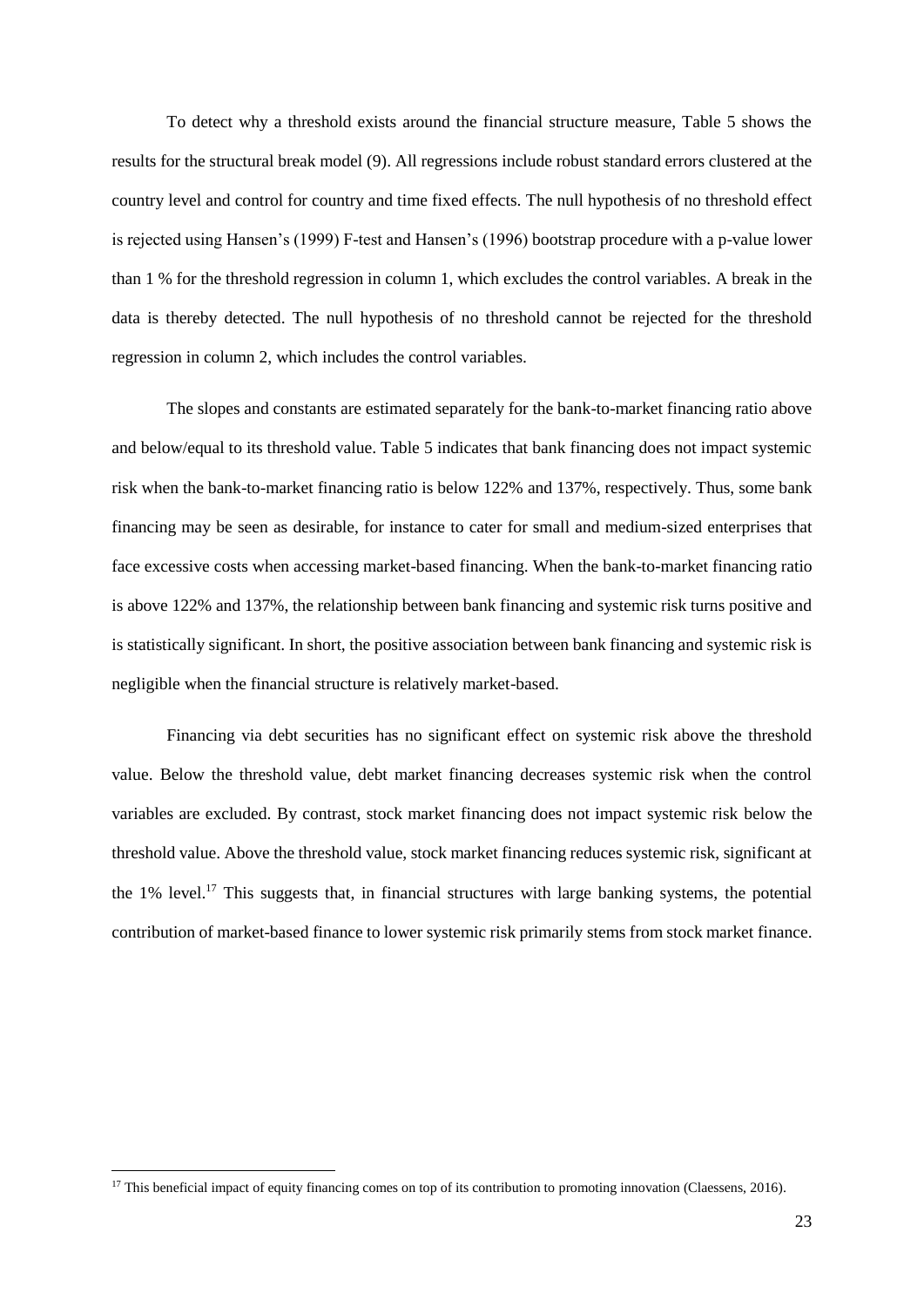|                                            | Dependent variable |              |  |  |  |
|--------------------------------------------|--------------------|--------------|--|--|--|
| Regressors                                 | <b>SRISK</b>       | <b>SRISK</b> |  |  |  |
| Threshold $(\lambda)$ <sup>1</sup>         | 1.2222             | 1.3708       |  |  |  |
| $FINSTR_{i,t} > \lambda$                   |                    |              |  |  |  |
| Bank credit                                | $0.0245***$        | $0.0301***$  |  |  |  |
|                                            | (0.0060)           | (0.0056)     |  |  |  |
| Non-financial debt market capitalization   | $-0.0269$          | $-0.0111$    |  |  |  |
|                                            | (0.0442)           | (0.0386)     |  |  |  |
| Stock market capitalization                | $-0.0492***$       | $-0.0542***$ |  |  |  |
|                                            | (0.0081)           | (0.0086)     |  |  |  |
| Banking sector concentration               |                    | $-0.0035$    |  |  |  |
|                                            |                    | (0.0129)     |  |  |  |
| Banks' noninterest income                  |                    | 0.0147       |  |  |  |
|                                            |                    | (0.0151)     |  |  |  |
| Country fixed effects                      | Yes                | Yes          |  |  |  |
| Time fixed effects                         | Yes                | Yes          |  |  |  |
| $FINSTR_{i,t} \leq \lambda$                |                    |              |  |  |  |
| <b>Bank</b> credit                         | $-0.0109$          | $-0.0078$    |  |  |  |
|                                            | (0.0125)           | (0.0123)     |  |  |  |
| Non-financial debt market capitalization   | $-0.0329**$        | 0.0017       |  |  |  |
|                                            | (0.0136)           | (0.0102)     |  |  |  |
| Stock market capitalization                | $-0.0046$          | $-0.0074$    |  |  |  |
|                                            | (0.0035)           | (0.0053)     |  |  |  |
| Banking sector concentration               |                    | $-0.0037$    |  |  |  |
|                                            |                    | (0.0098)     |  |  |  |
| Banks' noninterest income                  |                    | $-0.0014$    |  |  |  |
|                                            |                    | (0.0059)     |  |  |  |
| Country fixed effects                      | Yes                | Yes          |  |  |  |
| Time fixed effects                         | Yes                | Yes          |  |  |  |
| Bootstrap P-value $^{\rm 2}$               | 0.00               | 0.29         |  |  |  |
| N for $\textit{FINSTR}_{i,t} > \lambda$    | 151                | 117          |  |  |  |
| N for $\textit{FINSTR}_{i,t} \leq \lambda$ | 163                | 176          |  |  |  |

**Table 5:** Financial structure and the effects of financing indicators on systemic risk

Notes: This table presents the fixed effects estimations for model (9). The dependent variable is systemic risk per unit of financial asset. Robust standard errors clustered at the country level are given in parentheses. Both columns show the effects of the bank and market financing indicators on systemic risk and control for banking sector concentration, banks' noninterest income to total income, country and time fixed effects. Significance levels: \* p<0.1, \*\* p<0.05, \*\*\* p<0.01. <sup>1</sup> The threshold is bank credit to non-financial sector debt and stock market capitalization. <sup>2</sup> Reports p-values from Hansen's (1996) bootstrap procedure for the null hypothesis (10) with a bootstrap sample of 5000.

The results of the threshold regressions suggest that bank financing no longer contributes to systemic risk in relatively market-based financial structures. This paper finds that this may be caused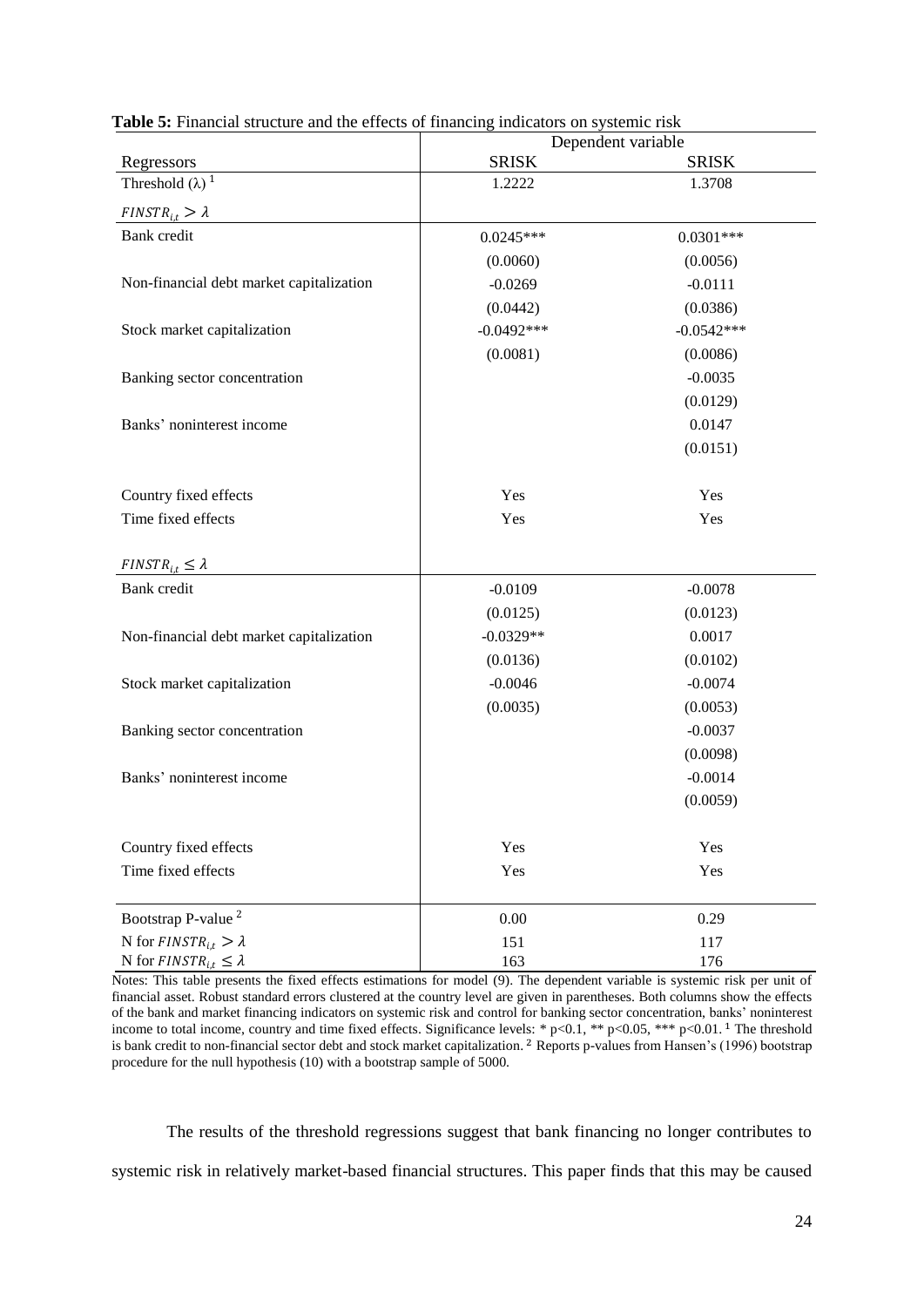by a lower probability of default of the banking system in more market-based financial structures, in line with Figure 1. Table B.4 in Appendix B regresses several indicators for the default probability of the banking system on the right hand side of equation (1). The results suggest that bank-dependent financial structures are, at the country level, negatively associated with the banking system's regulatory capital to risk weighted assets, bank Z-score (% before tax), net interest margin and return on assets. The greater resilience of market-based financial structures to systemic risk therefore seems to stem from both bank and market financing.

The insignificant effect of bank financing on systemic risk in relatively market-based financial structures is not explained by the asset portfolio composition nor the degree of competition within the banking system. Table B.5 in Appendix B regresses additional indicators on the right hand side of equation (1).<sup>18</sup> The results suggest that financial structure is, at the country level, not associated with the degree of banks' nonperforming loans to gross loans (NPLs) and liquid assets to deposits and short term funding. The same holds for the Lerner index measuring the degree of monopoly power and the Boone indicator measuring competition within a country's banking system.

#### **5. Conclusion**

 $\overline{a}$ 

Financial structure matters. Bank financing may contribute more to systemic risk than market financing, due to its more leveraged nature, larger asset-liability mismatches and greater interconnectedness. Moreover, markets can provide 'spare tire' insurance against problems within the banking sector turning into economy-wide distress. This reduces the depth and length of a systemic crisis. Indeed, the data show that systemic risk decreased relatively quickly after the financial crisis of 2008 in more market-based financial structures, when compared to more bank-based financial structures. The less dominant banks are, the easier banks' financial intermediation can be substituted for by markets.

<sup>&</sup>lt;sup>18</sup> The indicators used as dependent variables in Table B.4 and Table B.5 are all obtained from the World Bank's Global Financial Development Database (July 2018 version). The indicator codes are respectively: GFDD.SI.05, GFDD.SI.01, GFDD.EI.01, GFDD.EI.09, GFDD.SI.02, GFDD.SI.06, GFDD.OI.04 and GFDD.OI.05.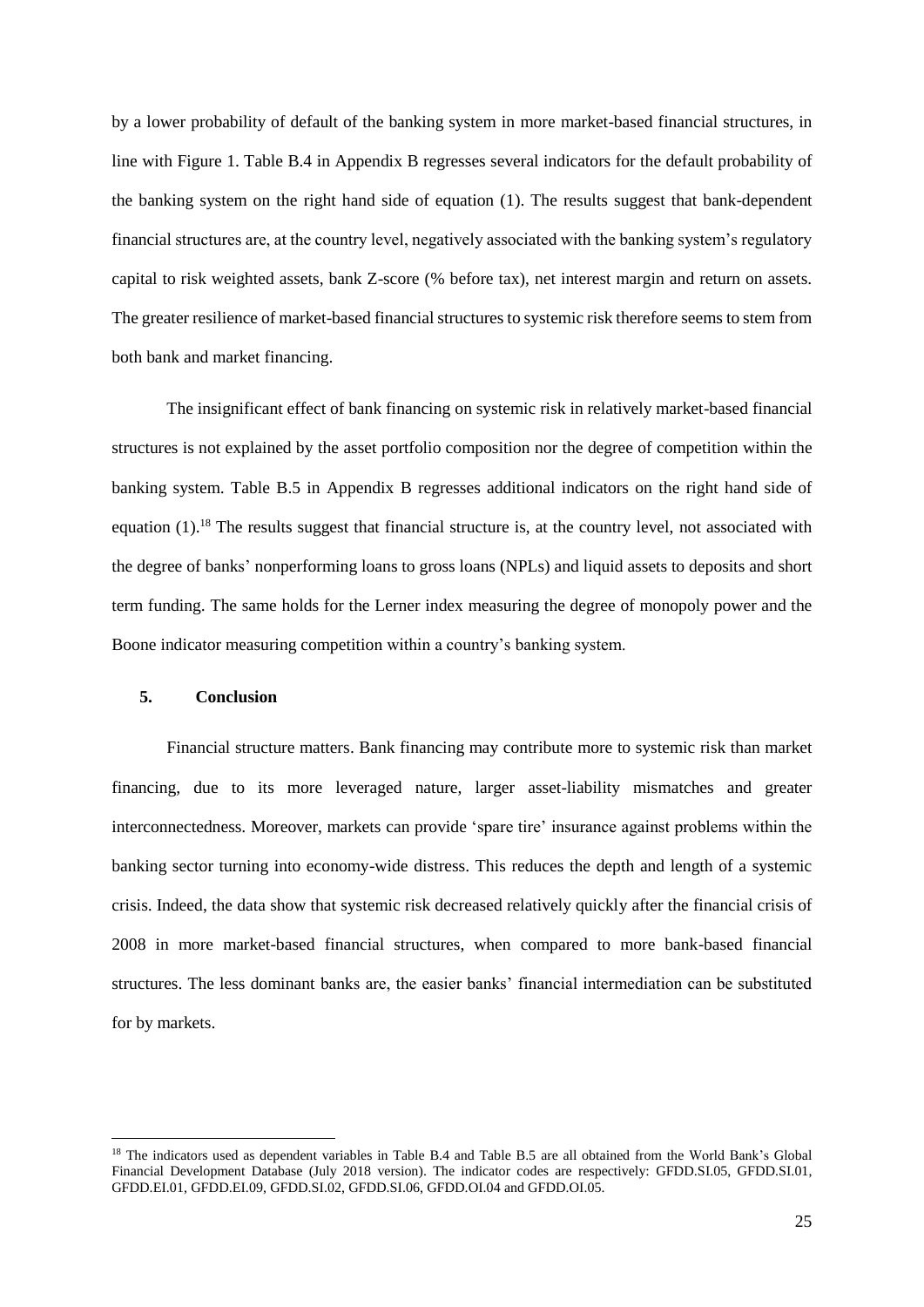The greater systemicness of bank-based financial structures is evident in data on financial structures since the turn of the century; while bank financing and bank-based financial structures are associated with higher systemic risk, market financing and market-based financial structures are associated with lower systemic risk. Moreover, the results confirm that from a systemic risk perspective, stock market financing is to be preferred over debt market financing. However, bank financing no longer contributes to systemic risk when the financial structure is relatively market-based. Diversity within the financial sector is thus important. The recent empirical literature on the effects of financial structure on economic growth shows that market-based financial structures outperform bank-based financial structures once the data cover the period spanning the financial crisis of 2008. The relationship between financial structure and systemic risk helps to explain this economic underperformance in times of financial instability.

The findings indicate that market-based financial structures are more resilient in terms of systemic risk. Bank-based financial structures may increase their resilience to systemic risk by reducing the share of bank financing and by further developing their bond and especially stock markets. The design of financial sector and fiscal policies can take this into account. The introduction of the European capital markets union is a case in point. However, financial structures are path dependent and changes require time. The findings may also be relevant for regulators. Regulation may reduce banks' contribution to systemic risk by requiring decreases in leverage, asset-liability mismatches and financial interconnectedness. Adjustments in regulatory requirements change the inherent contribution of different financial structures to systemic risk. In particular, the recently tightened regulatory framework for banks, including higher capital requirements, new liquidity requirements and bail-in rules, may make banks more resilient and systemically less relevant. By the same token, the systemicness of market financing may increase when shadow banking systems involve more leverage, maturity transformation and interlinkages with banks. Further research should determine to what extent these changes lower the contribution of bank financing and raise the contribution of market financing to systemic risk.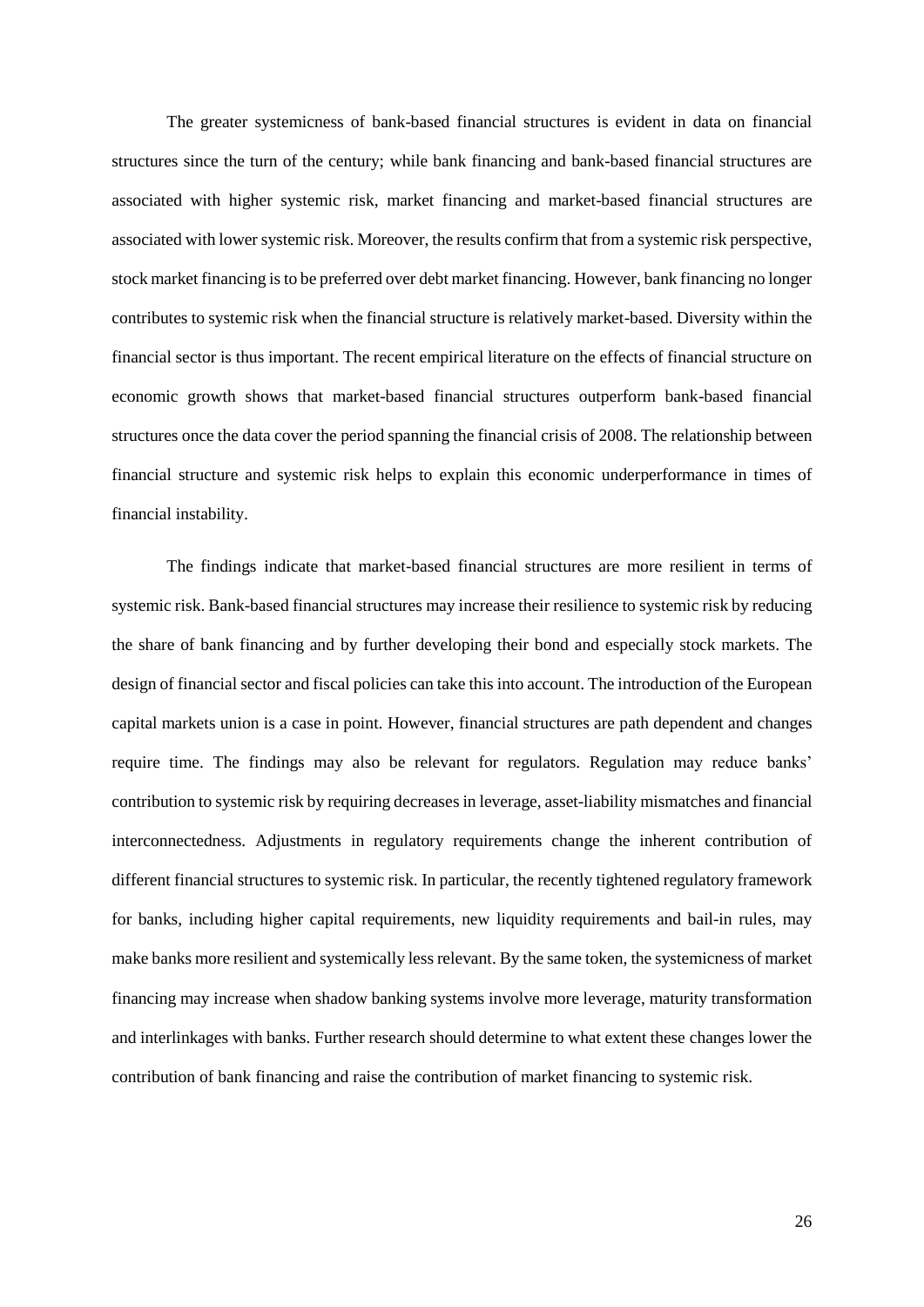#### **6. References**

- Acharya, Viral, Robert Engle and Matthew Richardson, 2012. Capital shortfall: a new approach to ranking and regulating systemic risks. American Economic Review 102 (3), 59-64.
- Acharya, Viral, Itamar Drechsler and Philipp Schnabl, 2014. A pyrrhic victor? Bank bailouts and sovereign credit risk. Journal of Finance 69 (6), 2689-2739.
- Acharya, Viral and Sascha Steffen, 2015. The "greatest" carry trade ever? Understanding Eurozone bank risks. Journal of Financial Economics 115 (2), 215-236.
- Acharya, Viral and Anjan V. Thakor, 2016. The dark side of liquidity creation: leverage and systemic risk. Journal of Financial Intermediation 28, 4-21.
- Acharya, Viral and Lasse H. Pedersen, Thomas Philippon and Matthew Richardson, 2017. Measuring systemic risk. The Review of Financial Studies 30, 2-47.
- Adrian, Tobias, Paolo Colla and Hyun S. Shin, 2012. Which financial frictions? Parsing the evidence from the financial crisis of 2007 to 2009. NBER.
- Adrian, Tobias and Hyun S. Shin, 2014. Procyclical leverage and Value-at-Risk. The Review of Financial Studies 27 (2), 373-403.
- Afonso, Gara, João Santos and James Traina, 2014. Do 'too-big-to-fail' banks take on more risk? Federal Reserve Bank of New York Economic Policy Review 20 (2), 41-58.
- Alexakis, Panayiotis, Gikas Hardouvelis, Dean Paxson, Gordon Sick, and Lenos Trigeorgis, 2018. Greek Sovereign Debt: Addressing Economic Distress and Growth in the Euro Area. Multinational Finance Journal 22, 1-33.
- Arellano, Manuel, 2003. Panel data econometrics. Advanced texts in econometrics. Oxford University Press.
- BCBS, 2013. Global systemically important banks: updated assessment methodology and the higher loss absorbency requirement. Bank for International Settlements.
- Beck, Thorsten and Ross Levine 2002. Industry growth and capital accumulation: does having a market- or bank-based system matter? Journal of Financial Economics 64 (2), 147-180.
- Beck, Thorsten and Ross Levine, 2004. Stock markets, banks and growth: panel evidence. Journal of Banking and Finance 28, 423-442.
- Becker, Bo and Victoria Ivashina, 2014. Cyclicality of credit supply: firm level evidence. Journal of Monetary Economics 62, 76-93.
- Bekaert, Geert, Campbell R. Harvey and Christian Lundblad, 2005. Does financial liberalization spur growth? Journal of Financial Economics 77(1), 3-55.
- Bekaert, Geert, Campbell R. Harvey and Christian Lundblad, 2011. Financial openness and productivity. World Development 39, 1-19.
- Bidder, Rhys M., John R. Krainer and Adam H. Shapiro, 2018. De-leveraging or de-risking? How banks cope with loss. Federal Reserve Bank of San Francisco Working Paper 2017-03.
- BIS, 2017. Debt securities statistics. Available at: https://www.bis.org/statistics/secstats.htm.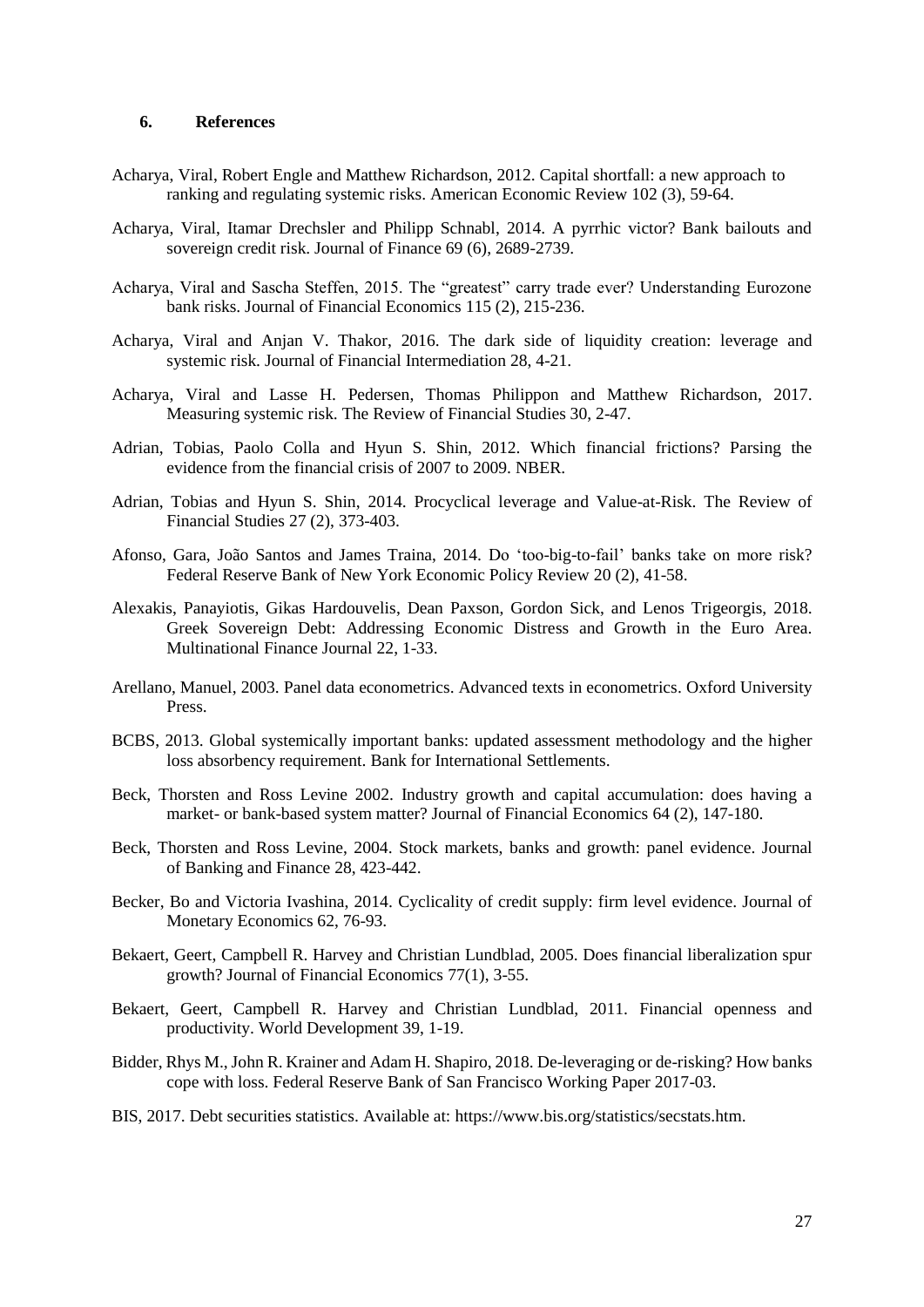- BIS, FSB, and IMF, 2009. Guidance to assess the systemic importance of financial institutions, markets and instruments: initial considerations. Report to the G-20 Finance Ministers and Central Bank Governors.
- Bonfiglioli, Alessandra, 2008. Financial integration, productivity and capital accumulation. Journal of International Economics 76 (2), 337-355.
- Boyd, John H. and Bruce D. Smith, 1998. The evolution of debt and equity markets in economic development. Economic Theory 12, 519-60.
- Brown, Scott, Demetra Demetriou and Panayiotis Theodossiou, 2018. Banking crisis in Cyprus: Causes, consequences and recent developments. Multinational Finance Journal 22, 63-118.
- Brownlees, Christian T. and Robert F. Engle, 2017. SRISK: A conditional capital shortfall measure of systemic risk. The Review of Financial Studies 30, pp 48-79
- Brunnermeier, Markus K., Nathan G. Dong and Darius Palia, 2012. Banks' non-interest income and systemic risk. AFA 2012 Chicago Meetings Paper.
- Chava, Sudheer and Amiyatosh Purnanandam, 2011. The effect of banking crisis on bank-dependent borrowers. Journal of Financial Economics 99(1), 116-135.
- Čihák, Martin, Asli Demirgüç-Kunt, Erik Feyen and Ross Levine, 2012. Benchmarking financial systems around the world. World Bank Policy Research Working Paper 6175.
- Claessens, Stijn, 2016. Regulation and structural change in financial systems. CEPR Discussion Papers No. 11822.
- Cooper, Russell, Kalin Nikolov, 2018. Government debt and banking fragility: The spreading of strategic uncertainty. International Economic Review 59 (4), 1905-1925.
- Craig, Ben and Goetz von Peter, 2014. Interbank tiering and money center banks. Journal of Financial Intermediation 23 (3), 322-347.
- Crouzet, Nicolas, 2018. Aggregate implications of corporate debt choices. The Review of Economic Studies 85 (3), 1635-1682.
- Demirgüç-Kunt, Asli and Ross Levine, 2001c. Financial structures and economic growth: a cross-country comparison of banks, markets, and development. MIT Press, Cambridge, MA.
- Demirgüç-Kunt, Asli and Vojislav Maksimovic, 2002. Funding growth in bank-based and marketbased financial system: evidence from firm level data. Journal of Financial Economics 65 (3), 337-363.
- Drehmann, Mathias and Nikola Tarashev, 2013. Measuring the systemic importance of interconnected banks. Journal of Financial Intermediation 22 (4), 586-607.
- Engle, Robert, 2009. Anticipating correlations: A new paradigm for risk management. Princeton, NJ: Princeton University Press.
- Engle, Robert, 2002. Dynamic conditional correlation: A simple class of multivariate generalized autoregressive conditional heteroscedasticity models. Journal of Business and Economic Statistics 20, 339-350.
- Engle, Robert, Eric Jondeau and Michael Rockinger, 2015. Systemic risk in Europe. Review of Finance 19, 145-190.
- ECB, 2017. Statistical Data Warehouse. Available at: http://sdw.ecb.europa.eu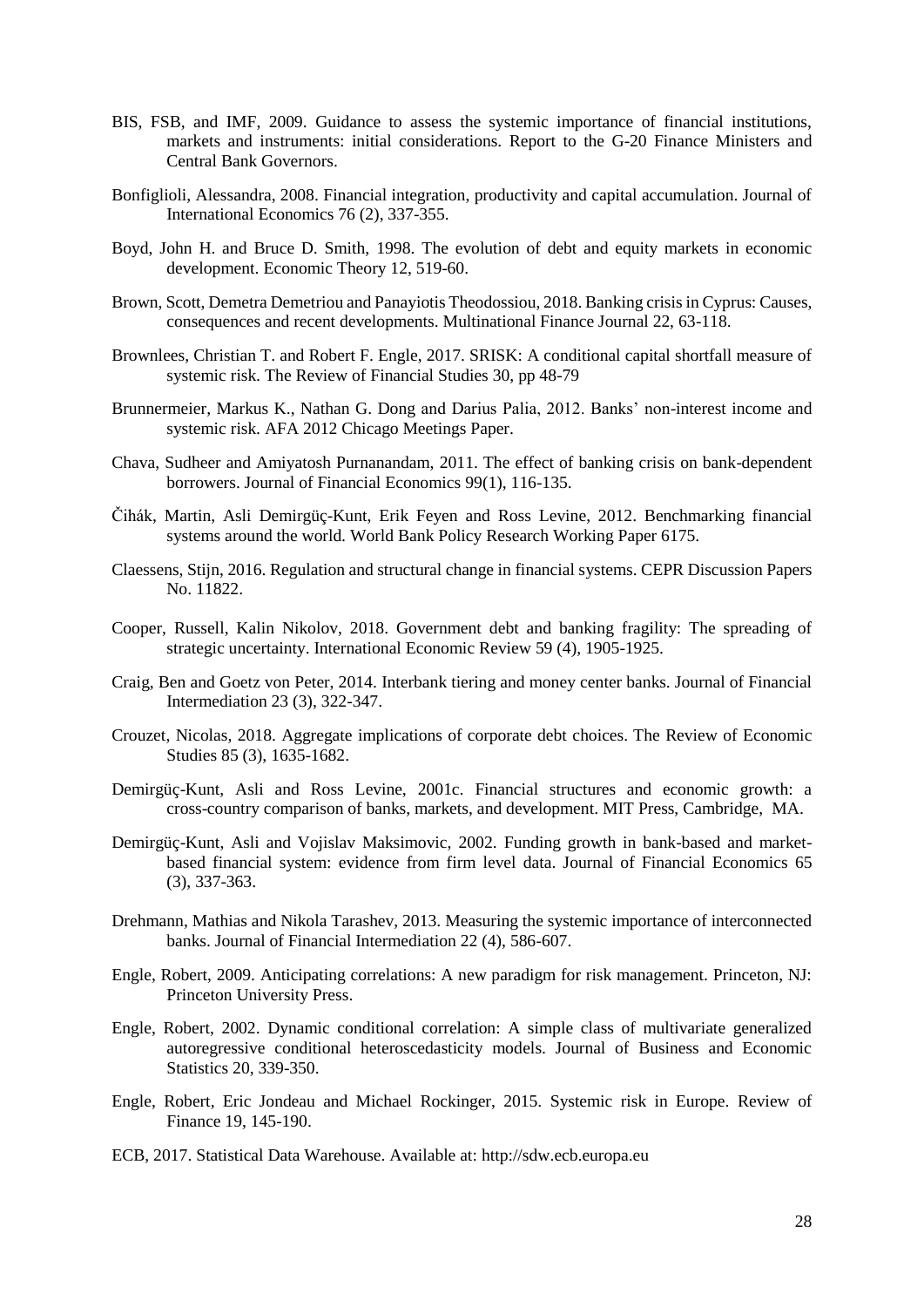- Gambacorta, Leonardo, Jing Yang, Kostas Tsatsaronis, 2014. Financial structure and growth. BIS Quarterly Review, 21-35.
- Giglio, Stefano, Bryan Kelly and Seth Pruitt, 2016. Systemic risk and the macroeconomy: an empirical evaluation. Journal of Financial Economics 119 (3), 457-471.
- Greenspan, Alan, 1999. Do efficient financial markets mitigate financial crises? Before the 1999 Financial Markets Conference of the Federal Reserve Bank of Atlanta, Sea Island, Georgia.
- Hansen, Bruce E., 1996. Inference when a nuisance parameter is not identified under the null hypothesis. Econometrica 64, 413-430.
- Hansen, Bruce E., 1999. Threshold effects in non-dynamic panels: estimation, testing, and inference. Journal of Econometrics 93 (2), 345-368.
- Holló, Dániel, Manfred Kremer and Marco Lo Duca, 2012. CISS a Composite Indicator of Systemic Stress in the financial System. ECB Working Paper, No. 1426.
- Jorda, Oscar, Moritz Schularick and Alan M. Taylor, 2011. Financial crises, credit booms, and external imbalances: 140 years of lessons. IMF Economic Review 59 (2), 340-378.
- Laeven, Luc, Lev Ratnovski and Hui Tong, 2014. Bank size and systemic risk. IMF Staff Discussion Note, No. 14-04.
- Langfield, Sam and Marco Pagano, 2016. Bank bias in Europe: effects on systemic risk and growth. Economic Policy 31, 51-106.
- Langfield, Sam, Zijun Liu and Tomohiro Ota, 2014. Mapping the UK interbank system. Journal of Banking and Finance 45, 288-303.
- Levine, Ross, 2002. Bank-based or market-based financial systems: which is better? Journal of Financial Intermediation 11 (4), 398–428.
- Levine, Ross and Sara Zervos, 1998. Stock markets, banks and economic growth. American Economic Review 88 (3), pp 537–58.
- NYU Stern's Volatility Laboratory, 2017. Systemic risk analysis. Available at: https://vlab.stern.nyu.edu/welcome/risk/.
- Pagano, Marco, Sam Langfield, Viral Acharya, Arnoud Boot, Markus Brunnermeier, Claudia Buch, Martin Hellwig, André Sapir and Ieke van den Burg, 2014. Is Europe overbanked? The European Systemic Risk Board's Advisory Scientific Committee report No 4.
- Shin, Hyun S., 2009a. Reflections on Northern Rock: The bank run that heralded the global financial crisis. Journal of Economic Perspectives 23, 101-19.
- World Bank, 2001. Finance for growth: policy choices in a volatile world. A World Bank Policy Research Report, Washington D.C.: World Bank.
- World Bank, 2017. Global Financial Development Database. June 2017 version, available at: https://data.worldbank.org/data-catalog/global-financial-development.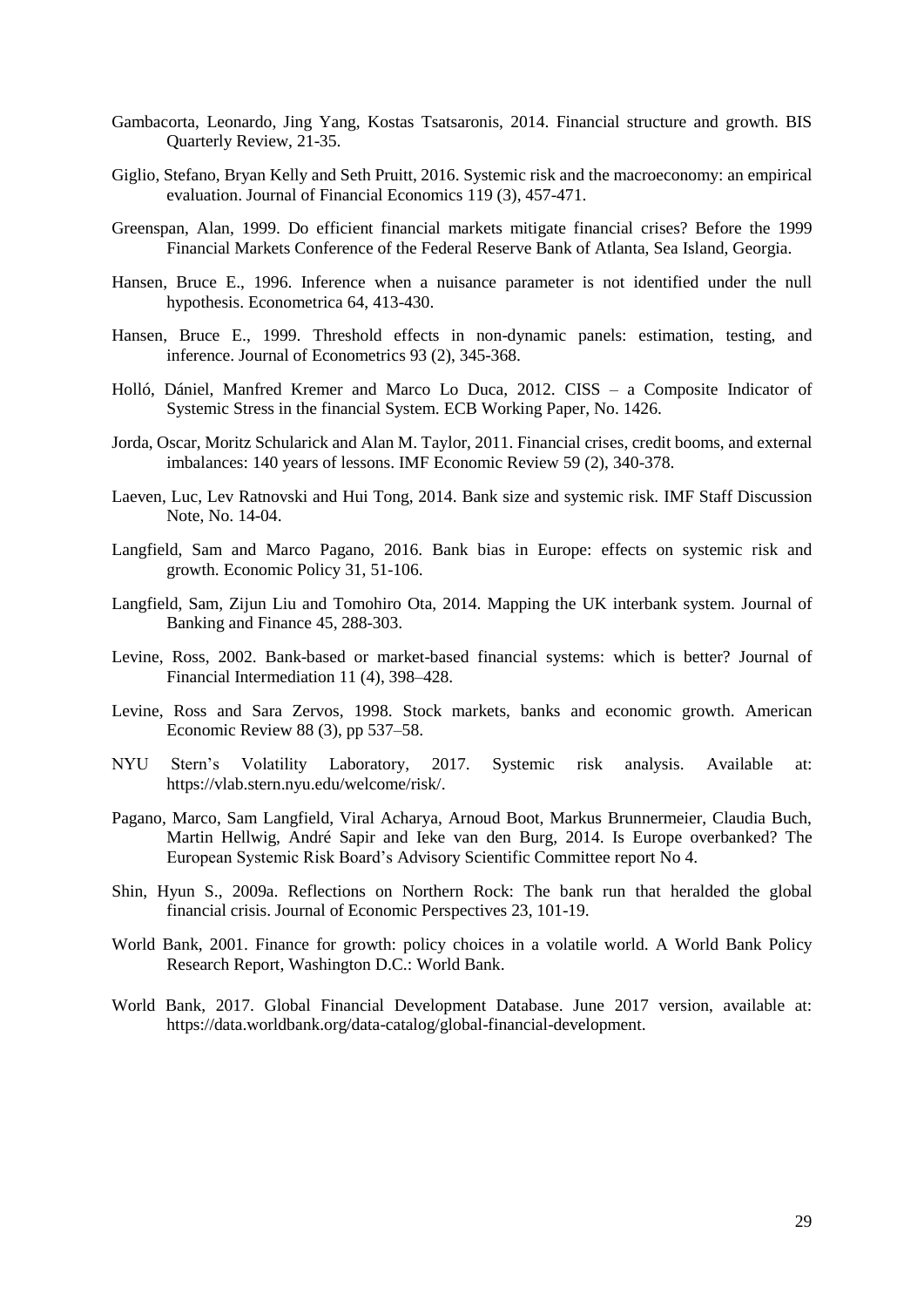## **Appendix**

## **A. The expected equity capital shortfall**

The expected capital shortfall is defined as:

$$
CS_{fin,i,t+6\, months|t} = E_t[\theta A_{fin,i,t+6\, months} - W_{fin,i,t+6\, months} | Market decline_{t:t+6\, months}] \tag{A.1}
$$

where  $A_{fin,i,t+6 \text{ months}}$  and  $W_{fin,i,t+6 \text{ months}}$  denote the value of assets and equity of a financial institution *fin* in country *i* at time  $t+6$  *months* respectively, and  $\theta$  is a prudential ratio of equity to assets. This prudential ratio represents the fraction of assets that satisfies the minimum unweighted capital requirement, which is in line with the non-risk based leverage ratio introduced under Basel III.

To account for differences between book and market values in equation (A.1), the quasi-market value of assets  $(A_{fin,i,t+6 \text{ months}})$  is defined as the book value of assets  $(BA_{fin,i,t+6 \text{ months}})$  plus the difference between the market value of equity  $(W_{fin,i,t+6 \, months})$  and the book value of equity  $(BW_{fin,i,t+6 \; months})$ :

$$
A_{fin,i,t+6\, months} = BA_{fin,i,t+6\, months} + (W_{fin,i,t+6\, months} - BW_{fin,i,t+6\, months})
$$
\n(A.2)

which can be rewritten as:

**.** 

$$
A_{fin,i,t+6\, months} = D_{fin,i,t+6\, months} + W_{fin,i,t+6\, months} \tag{A.3}
$$

where the book value of debt is  $D_{fin,i,t+6 \text{ months}} = BA_{fin,i,t+6 \text{ months}} + BW_{fin,i,t+6 \text{ months}}$ .<sup>19</sup> Substituting identity (A.3) into equation (A.1) gives:

$$
CS_{fin,i,t+6\; months|t} = E_t[\theta D_{fin,i,t+6\; months} - (1-\theta)W_{fin,i,t+6\; months} | Market decline_{t:t+6\; months}] \quad (A.4)
$$

Assuming the book value of debt is not affected by the crisis and remains constant in the short run implies that:

$$
E_t[D_{fin,i,t+6\,months} | \, Market\, decline_{t:t+6\, months}] = D_{fin,i,t} \tag{A.5}
$$

<sup>&</sup>lt;sup>19</sup> In case of bank stress tests, the book value of assets (BA) falls with the value of expected loan portfolio losses. Note that the book value of debt (D) is unaffected, as the book value of equity (BW) fully absorbs this shock.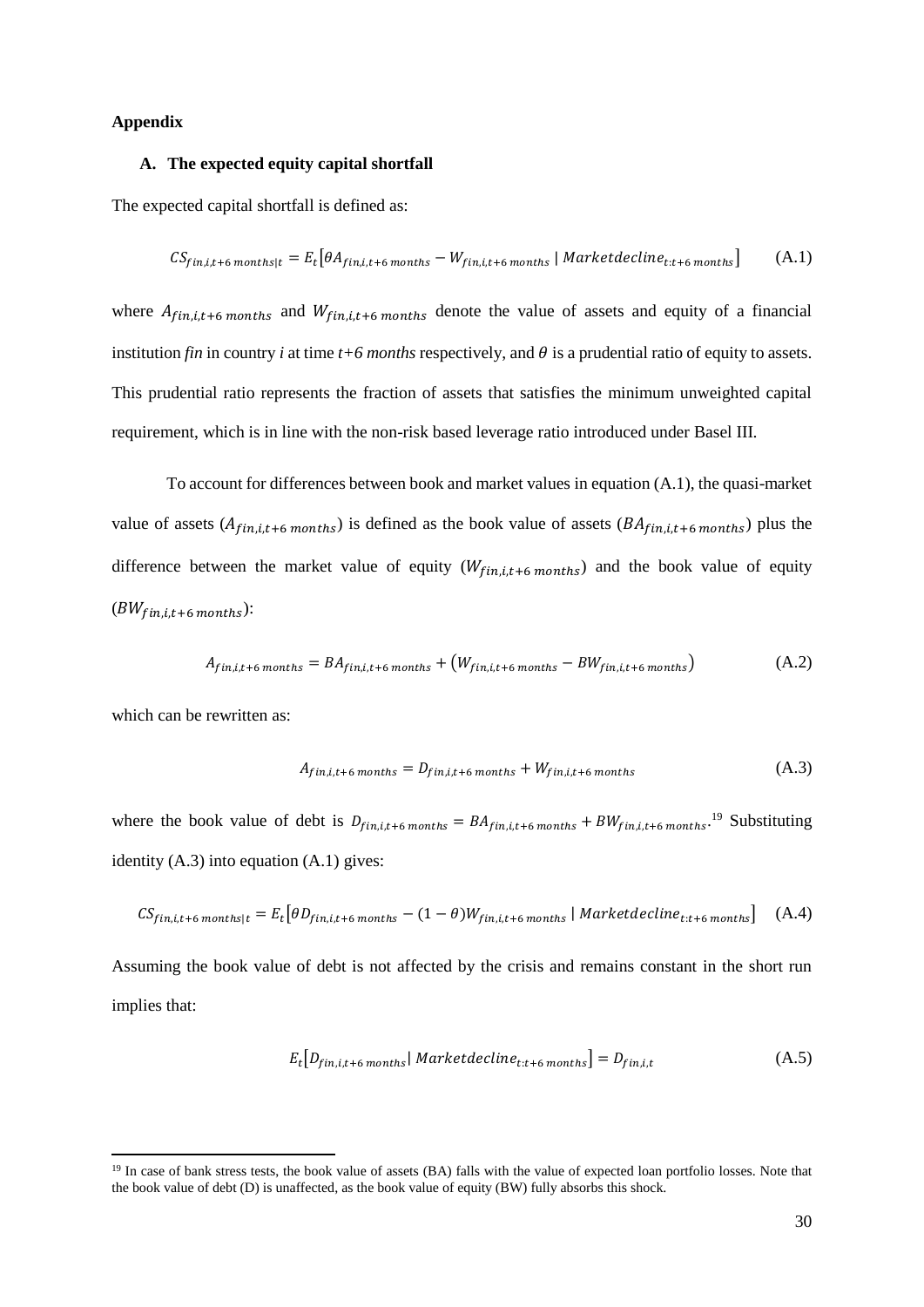Hence equation (A.4) can be rewritten as:

**.** 

$$
CS_{fin,i,t+6\, months|t} = \left\{\theta\left(L_{fin,i,t}-1\right)-(1-\theta)E_t\left[\frac{W_{fin,i,t+6\, months}}{W_{fin,i,t}}\,|\,Market decline_{t:t+6\, months}\right]\right\}W_{fin,i,t} \quad (A.6)
$$

where  $L_{fin,i,t} = A_{fin,i,t}/W_{fin,i,t}$  denotes a financial institution's leverage, so that  $D_{fin,i,t} =$  $(L_{fin,i,t}-1)W_{fin,i,t}$ <sup>20</sup> The equity capital shortfall is thus dependent on the financial leverage of an institution and the long-run marginal expected shortfall of an institution's return in the hypothetical event of a 40% broad stock market index decline.

To construct the long-run marginal expected shortfall predictions, 6-month arithmetic returns of the institution and the broad market index are simulated many times using a GARCH-DCC model (Engle, 2002, 2009), conditional on the information set at time *t*. The long-run marginal expected shortfall is then the average of the fractional equity returns of the institution whenever the broad market return fell by 40% over the 6-month time period. As the book value of debt is unaffected by the crisis, an institution's equity falls by the long-run marginal expected shortfall. A more detailed description of this simulation is presented in Brownlees and Engle (2017).

 $20$  The assumption that the book value of debt is not affected by a financial crisis will be violated in the extreme scenario of a bail-in, in which creditors absorb losses.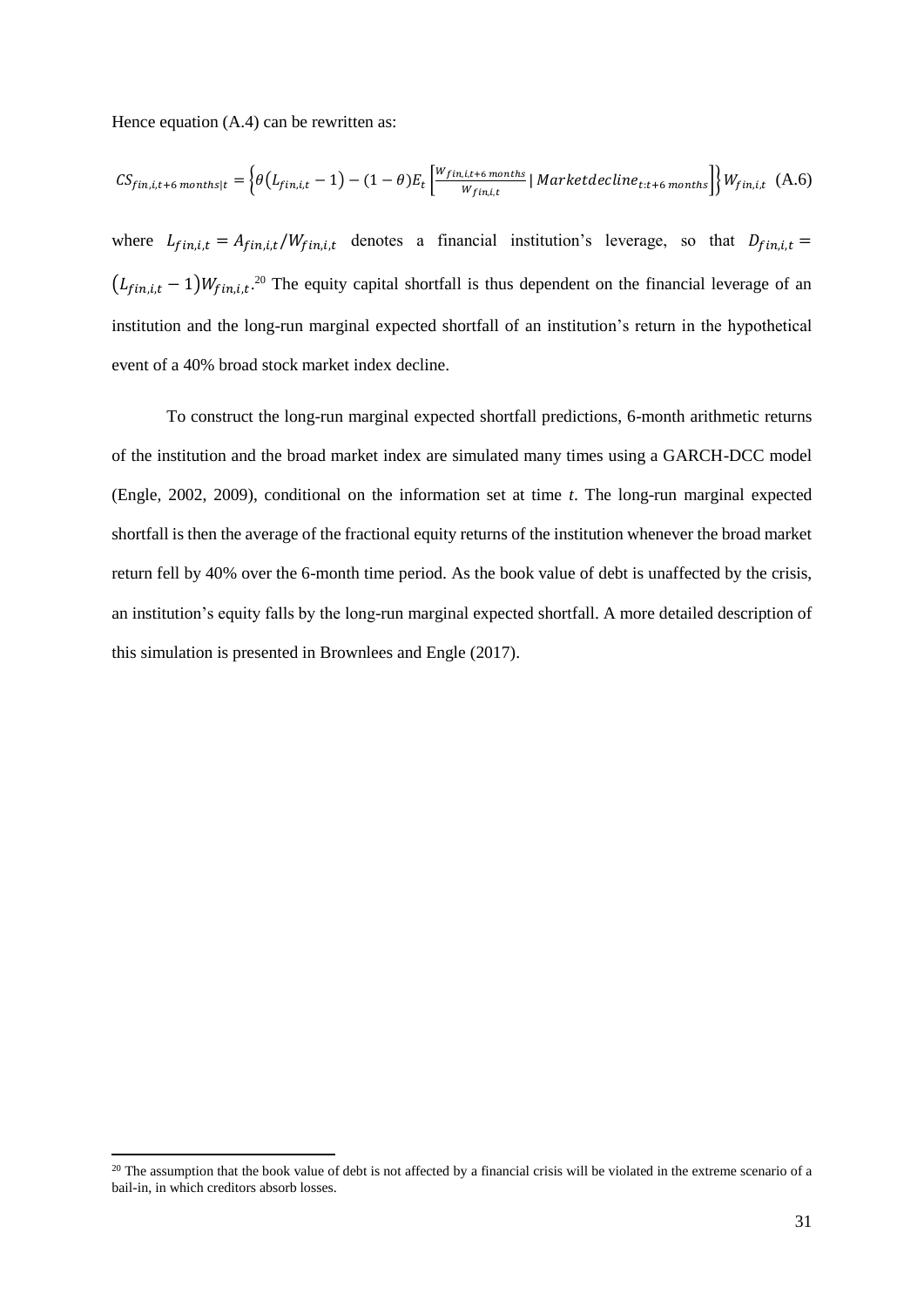## **B. Robustness checks and additional regression output**

|  |  |  | <b>Table B.1:</b> GMM panel estimations |
|--|--|--|-----------------------------------------|
|--|--|--|-----------------------------------------|

|                                | Dependent variable |              |  |  |
|--------------------------------|--------------------|--------------|--|--|
| Regressors                     | <b>SRISK</b>       | <b>SRISK</b> |  |  |
| Bank-to-market financing ratio | $0.0060**$         | $0.0083**$   |  |  |
|                                | (0.0024)           | (0.0035)     |  |  |
| Banking sector concentration   |                    | $-0.0090$    |  |  |
|                                |                    | (0.0288)     |  |  |
| Banks' noninterest income      |                    | 0.0393       |  |  |
|                                |                    | (0.0420)     |  |  |
| Country fixed effects          | Yes                | Yes          |  |  |
| Time fixed effects             | Yes                | Yes          |  |  |
| N                              | 209                | 203          |  |  |
| Sargan test <sup>1</sup>       | 0.28               | 0.41         |  |  |

Notes: This table presents the fixed effects GMM panel estimations for the robustness check as described in section 4.1. The dependent variable is systemic risk per unit of financial asset. White standard errors are given in parentheses. The third and fourth lag of the explanatory variables are included as instruments. The regressions control for time and country fixed effects in both columns. Both columns show the effect of the bank-to-market financing ratio on systemic risk. Column 2 controls for banking sector concentration and banks' noninterest income to total income. Significance levels: \* p<0.1, \*\* p<0.05, \*\*\*  $p<0.01$ . <sup>1</sup> Reports p-values from the Sargan test for the null hypothesis that the instruments are valid.

| <b>Table B.2:</b> Linear fixed effects estimations |  |
|----------------------------------------------------|--|
|----------------------------------------------------|--|

|                                                 | Dependent variable |             |  |  |  |
|-------------------------------------------------|--------------------|-------------|--|--|--|
| Regressors                                      | <b>MES</b>         | <b>CISS</b> |  |  |  |
| Bank-to-market financing ratio                  | $0.0042*$          | $0.0810***$ |  |  |  |
|                                                 | (0.0020)           | (0.0179)    |  |  |  |
| Banking sector concentration                    | 0.0373             | $-0.0133$   |  |  |  |
|                                                 | (0.0430)           | (0.1790)    |  |  |  |
| Banks' noninterest income                       | 0.0026             | $-0.1601$   |  |  |  |
|                                                 | (0.0153)           | (0.2042)    |  |  |  |
| Country fixed effects                           | Yes                | Yes         |  |  |  |
| Time fixed effects                              | Yes                | Yes         |  |  |  |
| $R$ -sqr (within)                               | 0.080              | 0.664       |  |  |  |
| N                                               | 245                | 196         |  |  |  |
| Mean VIF <sup>1</sup>                           | 2.69               | 3.20        |  |  |  |
| Bank-to-market financing ratio VIF <sup>2</sup> | 3.42               | 4.01        |  |  |  |

Notes: This table presents the fixed effects estimations for the robustness checks as described in section 4.1. The dependent variables are the marginal expected shortfall (MES) and the composite indicator of systemic stress (CISS). Robust standard errors clustered at the country level are given in parentheses. The regressions control for time and country fixed effects in both columns. Both columns show the effect of the bank-to-market financing ratio on systemic risk and control for banking sector concentration and banks' noninterest income to total income. Significance levels: \* p<0.1, \*\* p<0.05, \*\*\* p<0.01.  $<sup>1</sup>$  Reports the mean variance inflation factor of all variables (including control variables) to quantify the severity of</sup>

multicollinearity. <sup>2</sup> Reports the variance inflation factor of the bank-to-market financing ratio to quantify the severity of multicollinearity.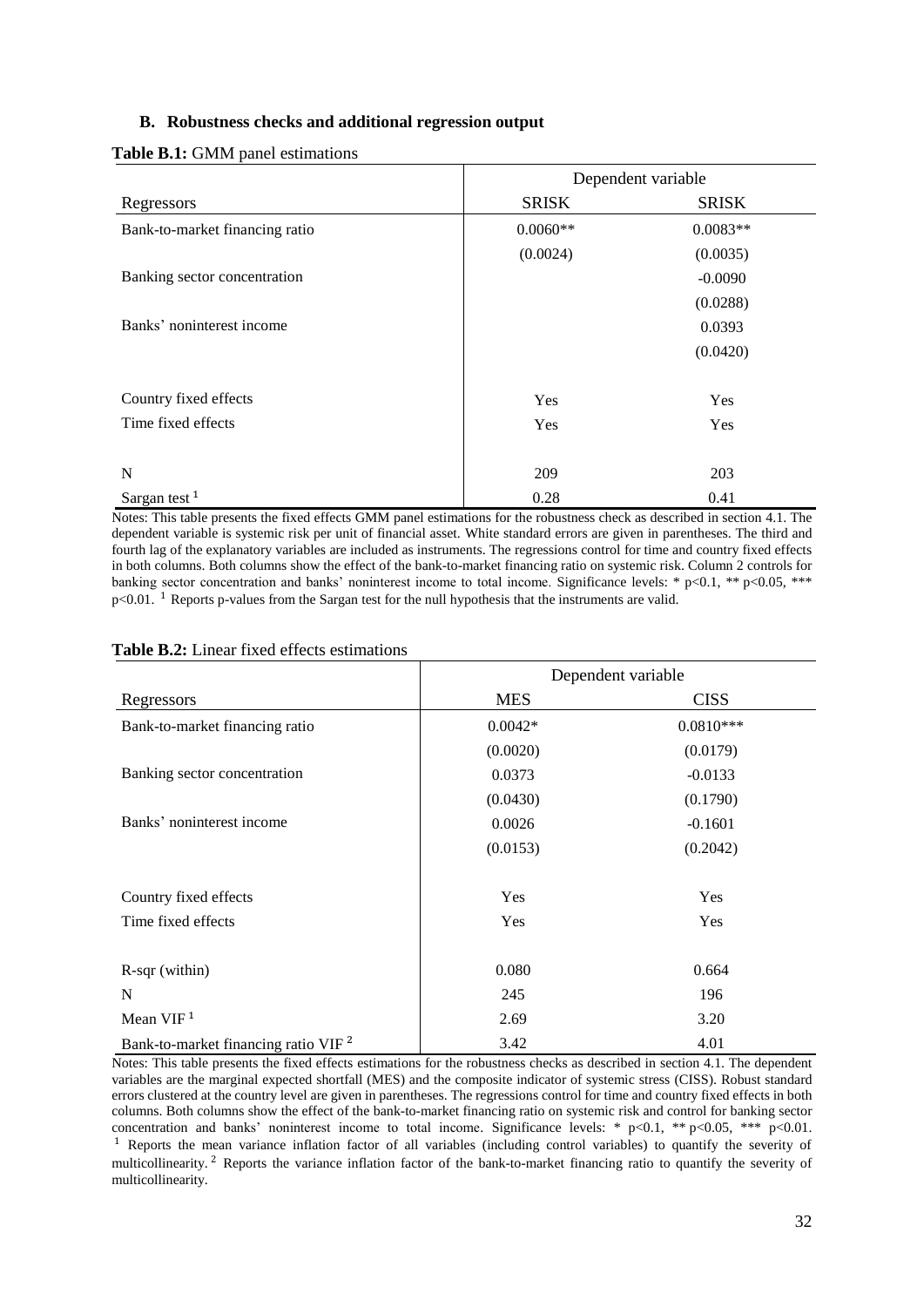#### **Table B.3:** GMM panel estimations

|                                | Dependent variable |             |  |  |
|--------------------------------|--------------------|-------------|--|--|
| Regressors                     | <b>MES</b>         | <b>CISS</b> |  |  |
| Bank-to-market financing ratio | $0.0019*$          | $0.1113***$ |  |  |
|                                | (0.0011)           | (0.0233)    |  |  |
| Banking sector concentration   | 0.0183             | $-0.3731$   |  |  |
|                                | (0.0123)           | (0.2677)    |  |  |
| Banks' noninterest income      | $-0.0255$          | 0.2592      |  |  |
|                                | (0.0264)           | (0.3395)    |  |  |
| Country fixed effects          | Yes                | Yes         |  |  |
| Time fixed effects             | Yes                | Yes         |  |  |
| N                              | 207                | 171         |  |  |
| Sargan test <sup>1</sup>       | 0.05               | 0.41        |  |  |

Notes: This table presents the fixed effects GMM estimations for the robustness checks as described in section 4.1. The dependent variables are the marginal expected shortfall (MES) and the composite indicator of systemic stress (CISS). White standard errors are given in parentheses. The first two lags of the explanatory variables are included as instruments. The regressions control for time and country fixed effects in both columns. Both columns show the effect of the bank-to-market financing ratio on systemic risk and control for banking sector concentration, banks' noninterest income to total income. Significance levels: \* p<0.1, \*\* p<0.05, \*\*\* p<0.01. <sup>1</sup> Reports p-values from the Sargan test for the null hypothesis that the instruments are valid.

|                                | Dependent variable |             |              |              |  |
|--------------------------------|--------------------|-------------|--------------|--------------|--|
| Regressors                     | Bank capital       | Z-score     | Net interest | <b>ROA</b>   |  |
| Bank-to-market financing ratio | $-0.8508$ ***      | $-1.5093**$ | $-0.2766***$ | $-0.7638***$ |  |
|                                | (0.2377)           | (0.6664)    | (0.0508)     | (0.1716)     |  |
| Banking sector concentration   | 3.1875             | $-6.1765$   | $-0.1425$    | $-1.4339$    |  |
|                                | (2.2727)           | (5.9439)    | (0.7388)     | (1.1014)     |  |
| Banks' noninterest income      | 2.2983**           | 0.4844      | $-0.6403$    | $-1.0705$    |  |
|                                | (1.0364)           | (5.6117)    | (0.4550)     | (0.9006)     |  |
| Country fixed effects          | Yes                | Yes         | Yes          | Yes          |  |
| Time fixed effects             | Yes                | Yes         | Yes          | Yes          |  |
| $R$ -sqr (within)              | 0.472              | 0.193       | 0.315        | 0.420        |  |
| N                              | 290                | 293         | 293          | 291          |  |
| Mean VIF <sup>1</sup>          | 2.78               | 2.76        | 2.76         | 2.82         |  |
| Highest VIF $^2$               | 3.54               | 3.56        | 3.56         | 3.88         |  |

## **Table B.4:** Financial structure and the probability of default of the banking system

Notes: This table presents the fixed effects estimations for the relationship between financial structure and probability of default of the banking system as described in section 4.2. The dependent variables are, at the country level, the bank regulatory capital to risk-weighted assets, the Bank Z-score, bank net interest margin, the return on assets (ROA). Robust standard errors clustered at the country level are given in parentheses. All columns control for banking sector concentration, banks' noninterest income to total income, country and time fixed effects. Columns 1, 2, 3 and 4 show the effects of the bank-to-market financing ratio on the bank regulatory capital to risk-weighted assets, Bank Z-score, bank net interest margin and ROA, respectively. Significance levels: \* p<0.1, \*\* p<0.05, \*\*\* p<0.01. <sup>1</sup> Reports the mean variance inflation factor of all variables (including control variables) to quantify the severity of multicollinearity. <sup>2</sup> Reports the variance inflation factor of the bank-to-market financing ratio to quantify the severity of multicollinearity.